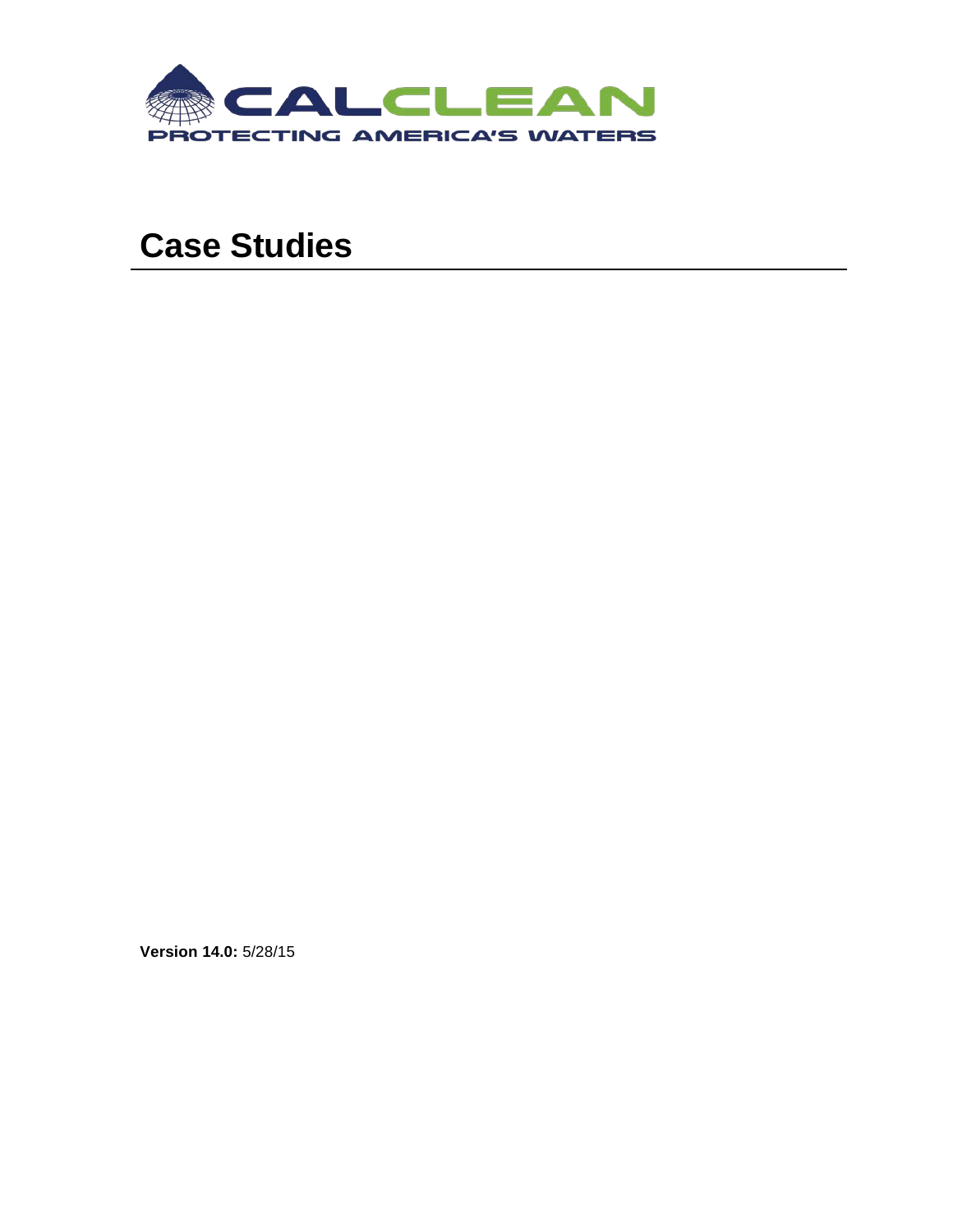

## Case Study #1 – Santa Ana, CA

## **Scope of Work**

CalClean was contracted to conduct a 24-hour high vacuum dual phase extraction pilot test for a confidential client located within the Regional Water Quality Control Board – Santa Ana Region. The subject site exhibited elevated concentrations of petroleum hydrocarbons in the soil and groundwater beneath the site, including contamination from oxygenated gasoline additives; Methyl-tert-butyl ether (MtBE) and tert-amyl methyl ether (TAME).

## **Lithology**

The Site is underlain by alluvial materials consisting of inter-bedded layers of poorly graded fine to medium grained sand, sandy silt, silt, and clay to the total depth explored of 25 feet. Perched groundwater is present at a depth of approximately 7 feet below grade.

### **Results**

The results of the high vacuum dual phase extraction pilot test indicated an effective radius of influence of approximately 29 ft. Approximately **495 pounds** of hydrocarbons were destroyed and the extracted groundwater was treated utilizing CalClean's mobile high vacuum dual phase system and patent-pending groundwater treatment inlet process tank and carbon trailer. The results of the groundwater samples are presented in Table 1.

|                      |                            | After<br><b>CalClean Inlet</b> | <b>Percent</b>   | Carbon<br><b>Polishing</b><br><b>Post</b> | <b>Percent</b>   |
|----------------------|----------------------------|--------------------------------|------------------|-------------------------------------------|------------------|
| <b>Parameter</b>     | <b>Prior To Extraction</b> | <b>Process Tank</b>            | <b>Reduction</b> | <b>Treatment</b>                          | <b>Reduction</b> |
| <b>MtBE</b>          | 360,000 µg/L               | 6,740 µg/L                     | 98%              | ND.                                       | 100%             |
| <b>TPHg</b>          | 228,000 µg/L               | 11,300 µg/L                    | 95%              | <b>ND</b>                                 | 100%             |
| <b>TBA</b>           | 3,420 µg/L                 | $ND<10$ µg/L                   | 100%             | <b>ND</b>                                 | 100%             |
| <b>TAME</b>          | 2,590 µg/L                 | $25.3 \mu g/L$                 | 99%              | <b>ND</b>                                 | 100%             |
| <b>Benzene</b>       | 33,700 µg/L                | 267 µg/L                       | 99%              | <b>ND</b>                                 | 100%             |
| <b>Toluene</b>       | 52,700 µg/L                | 987 µg/L                       | 98%              | <b>ND</b>                                 | 100%             |
| <b>Ethly-Benzene</b> | 6,580 $\mu$ g/L            | 162 µg/L                       | 98%              | <b>ND</b>                                 | 100%             |
| <b>Xylenes</b>       | 40,900 µg/L                | 1,497 µg/L                     | 96%              | <b>ND</b>                                 | 100%             |
| <b>Napthalene</b>    | 10,200 µg/L                | 147 µg/L                       | 98%              | <b>ND</b>                                 | 100%             |

#### **Table 1 – Groundwater Analytical Results**

- Mobile High Vacuum Dual Phase Extraction (25 hp LRP)
- Groundwater Treatment Trailer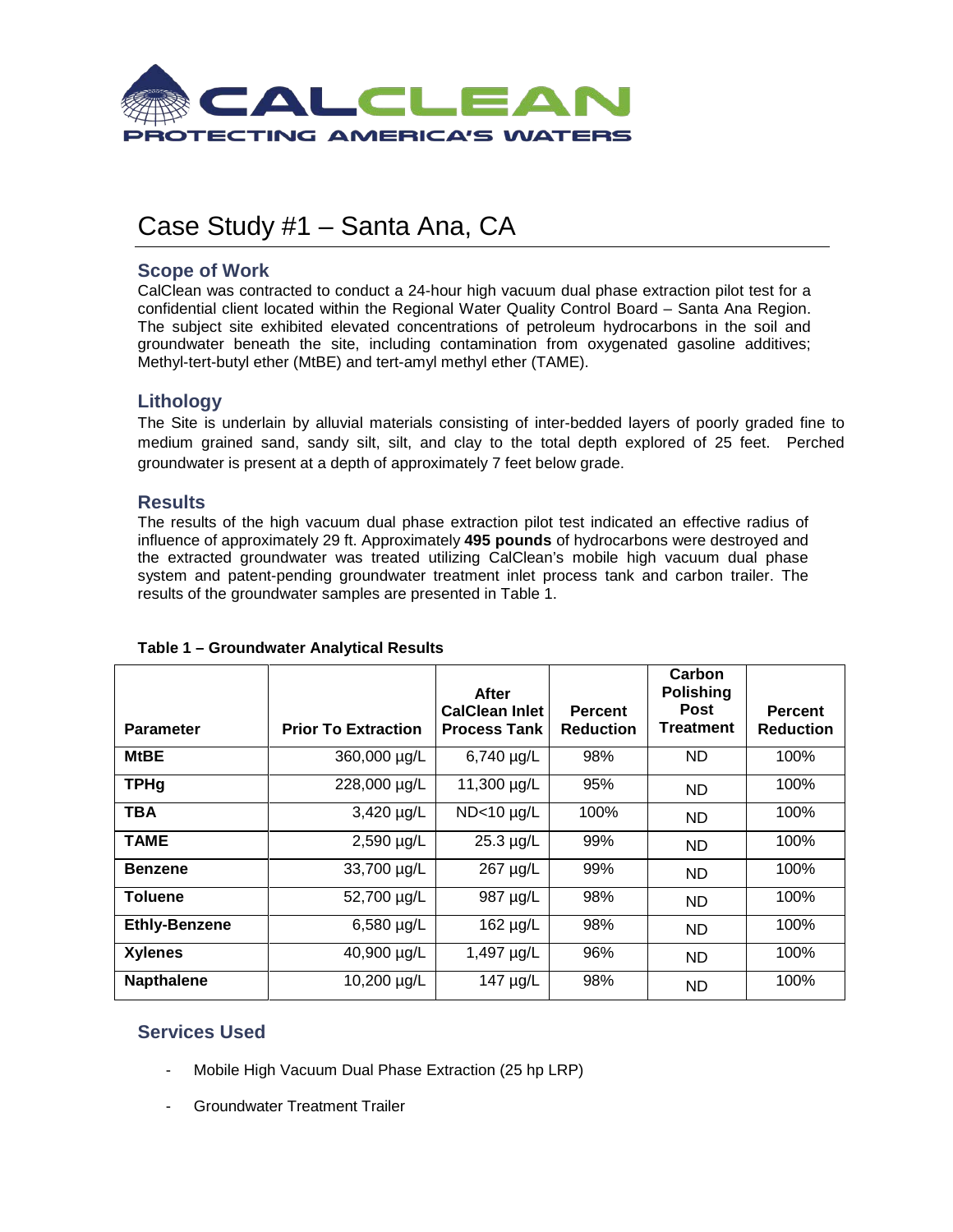

## Case Study #2 – Chino, CA

## **Scope of Work**

CalClean was contracted to conduct a 96 hour HVDPE pilot test, a 15-day event, and (2) 7-day events totaling a combined 33-days for a confidential client located within the Santa Ana Regional Water Quality Control Board. The subject site exhibited elevated concentrations of petroleum hydrocarbons in the soil and groundwater beneath the site including the oxygenated gasoline additive Methyl-tert-butyl ether (MtBE).

## **Lithology**

Soils encountered during drilling operations consisted predominantly of silts and sands from just below the ground surface to approximately 25 ft. bgs, silty sands and sands were present from approximately 25 ft. to approximately 40 ft. Clays and silts were encountered from 40 ft. to 50 ft.

## **Results**

The results of the high vacuum dual phase extraction pilot test indicated an effective radius of influence of approximately 60 ft. During the four events at the site, approximately **13,200 pounds**  of hydrocarbons were destroyed. In addition, **61,060 gallons** of extracted groundwater were treated utilizing CalClean's patent-pending dual phase system and groundwater treatment trailer. The results of the groundwater samples are presented in Table 1.

| Table 1 - Groundwater Analytical Results |  |  |
|------------------------------------------|--|--|
|------------------------------------------|--|--|

| <b>Parameter</b> | <b>Prior To Extraction</b> | After<br><b>CalClean Inlet</b><br><b>Process Tank Reduction</b> | Percent | Carbon<br><b>Polishing</b><br><b>Post</b><br><b>Treatment</b> | <b>Percent</b><br><b>Reduction</b> |
|------------------|----------------------------|-----------------------------------------------------------------|---------|---------------------------------------------------------------|------------------------------------|
| <b>MtBE</b>      | 2,170 µg/L                 | 192 $\mu$ g/L                                                   | 91%     | ND.                                                           | 100%                               |
| <b>TPHg</b>      | 125,000 µg/L               | $8,440 \mu g/L$                                                 | 93%     | ND.                                                           | 100%                               |
| <b>Benzene</b>   | 7,560 µg/L                 | $143 \mu g/L$                                                   | 98%     | ND.                                                           | 100%                               |

- Mobile High Vacuum Dual Phase Extraction (25 hp LRP)
- Groundwater Treatment Trailer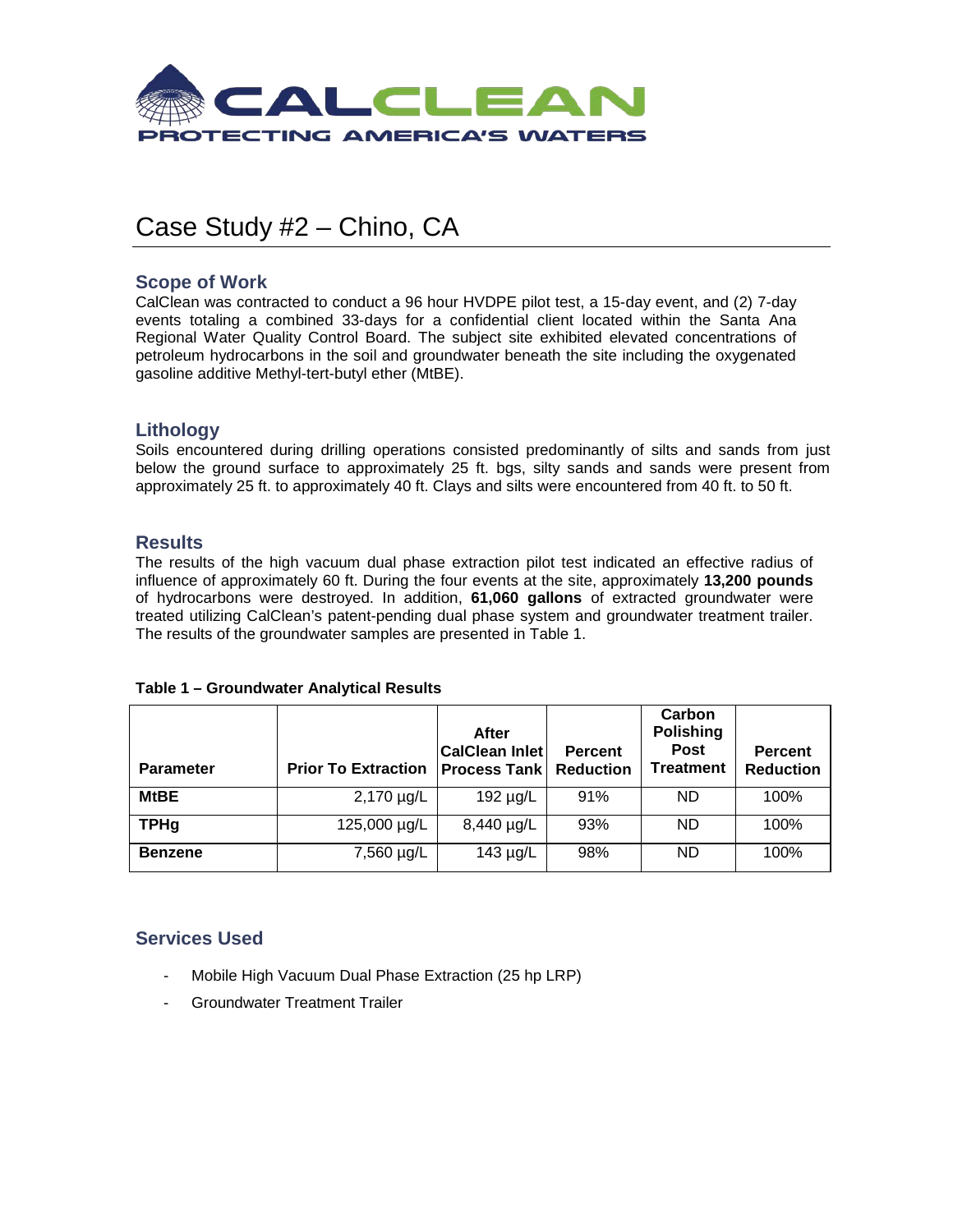

## Case Study #3 – Orange, CA

## **Scope of Work**

CalClean was contracted to conduct HVDPE events for a confidential client located within the Santa Ana Regional Water Quality Board. The subject site exhibited elevated concentrations of petroleum hydrocarbons in the soil and groundwater beneath the site. The Orange County Health Care Agency approved mobile HVDPE to clean up the site to closure. Mobile HVDPE was performed for a total of 44-days to clean up the groundwater, cap fringe and saturated zones. A trailer-mounted HVDPE system (7.5 hp LRP) was used continuously over a one year period to clean-up the vadose zone. Finally, a truck mounted system (25 hp LRP) was used intermittently over a three week period to polish off the remaining hydrocarbons at the site.

## **Lithology**

Near surface sediments are predominately sands and gravel with silty sand to silty clay layers at 45 to 60 feet and 80 to 87 ft bgs. The depth to perched groundwater has fluctuated from 73 ft. to 108 ft.

## **Results**

The results of the high vacuum dual phase extraction indicated an effective radius of influence of approximately 80 ft. Approximately **55,000 pounds** of hydrocarbons were extracted over the 2 year period. Upon final sampling of site there was non-detect (ND) in all groundwater samples taken. The results of the hydrocarbon vapor samples are presented in Table 1.

#### **Table 1 – Hydrocarbon Vapor Analytical Results**

| <b>Parameter</b> | <b>Prior To Extraction</b> | After<br><b>CalClean Inlet</b><br><b>Process Tank</b> | <b>Percent</b><br><b>Reduction</b> |
|------------------|----------------------------|-------------------------------------------------------|------------------------------------|
| <b>TPHg</b>      | 125,000 ppmv               | 130 ppmv                                              | 99.9%                              |
| Benzene          | $4,000$ ppm $v$            | 5 ppmy                                                | 99.9%                              |

- Mobile High Vacuum Dual Phase Extraction (25 hp LRP)
- Groundwater Treatment Trailer
- Mobile High Vacuum Dual Phase Extraction (7.5 hp LRP)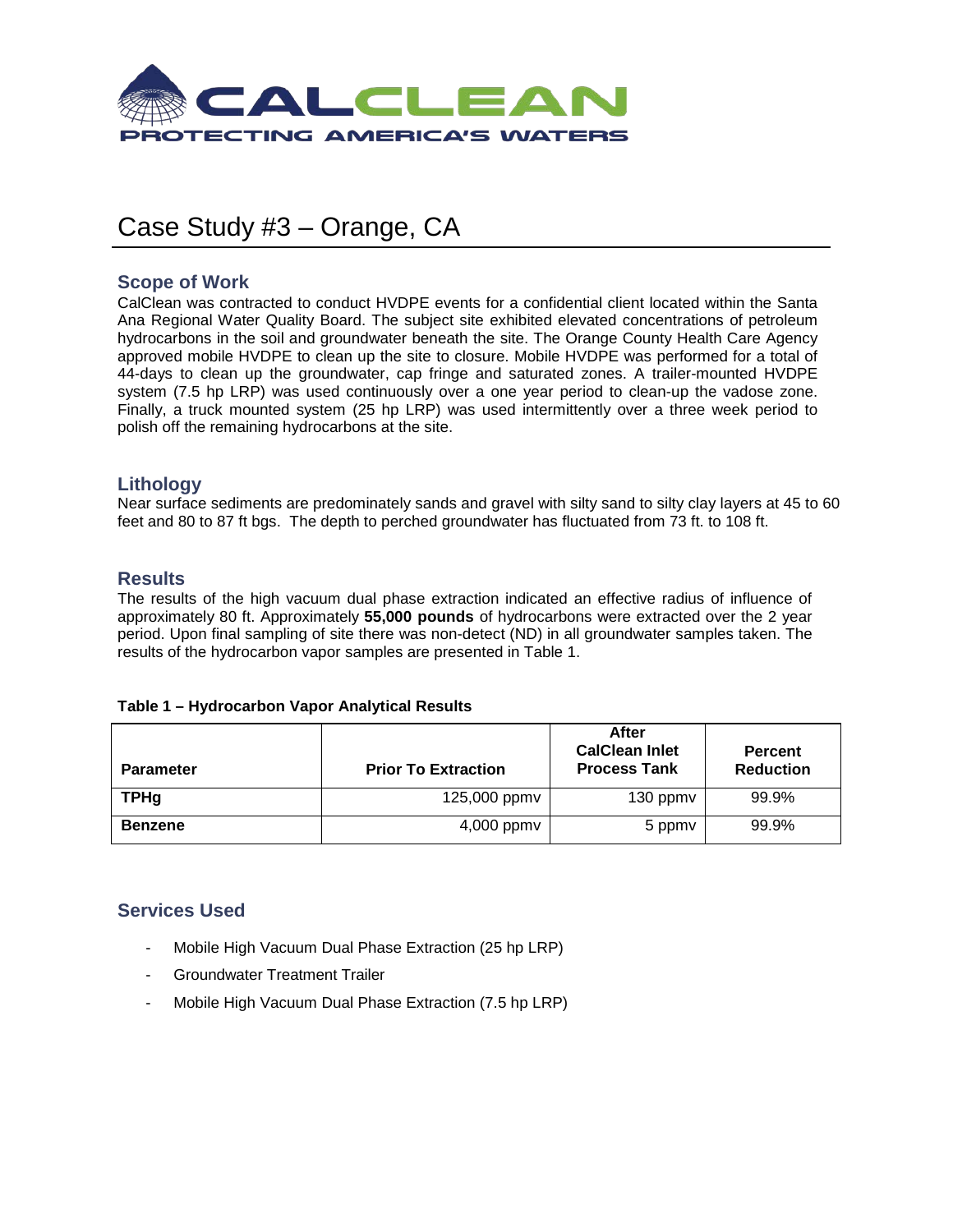

## Case Study #4 – Tallahassee, FL

## **Scope of Work**

CalClean was contracted to conduct HVDPE events for a confidential client located in Tallahassee, FL. The subject site exhibited elevated concentrations of petroleum hydrocarbons in the soil and groundwater beneath the site. Florida Department of Environmental Protection (FDEP) approved HVDPE along with Air Sparging. Three 30-day HVDPE events have already been conducted to date, and four more events are scheduled along with Air Sparge events.

## **Results**

The results of the three HVDPE events indicated an effective radius of influence of approximately 80 ft. A total of **18,000 pounds** of hydrocarbons were extracted during the first three events. The results of the original groundwater samples prior to any remediation are presented in Table 1. Table 2 shows the results after the three HVDPE events. Table 3 provides the calculated percent reduction.

| <b>Parameter</b>         | $MW-1$          | $MW-2$      | $MW-3$          | $MW-4$        | $MW-5$          | $MW-6$        |
|--------------------------|-----------------|-------------|-----------------|---------------|-----------------|---------------|
| <b>Benzene</b>           | 22,000 µg/L     | 17,000 µg/L | 1,600 $\mu$ g/L | $900 \mu g/L$ | $1,100 \mu g/L$ | 14,000 µg/L   |
| <b>Toluene</b>           | 25,000 µg/L     | 35,000 µg/L | 650 µg/L        | 520 µg/L      | 5,400 µg/L      | 25,000 µg/L   |
| Ethyl-<br><b>Benzene</b> | 1,500 $\mu$ g/L | 3,600 µg/L  | $1,000 \mu g/L$ | 76 µg/L       | $1,300 \mu g/L$ | 1,900 µg/L    |
| <b>Xylenes</b>           | 7,000 µg/L      | 18,000 µg/L | $2,300 \mu g/L$ | 690 µg/L      | 7,100 µg/L      | 11,000 µg/L   |
| <b>MTBE</b>              | 190 µg/L        | 290 µg/L    | 79 µg/L         | 82 µg/L       | 120 µg/L        | $260 \mu g/L$ |

#### **Table 1 – Groundwater Analytical Results 10/21/2010**

#### **Table 2 – Groundwater Analytical Results 2/6/2013**

| <b>Parameter</b>         | $MW-1$          | $MW-2$        | $MW-3$        | $MW-4$        | <b>MW-5</b>   | $MW-6$          |
|--------------------------|-----------------|---------------|---------------|---------------|---------------|-----------------|
| <b>Benzene</b>           | $1,200 \mu g/L$ | 230 µg/L      | $7.5 \mu g/L$ | $53 \mu g/L$  | $5.5 \mu g/L$ | $1,300 \mu g/L$ |
| <b>Toluene</b>           | 2,200 µg/L      | 80 µg/L       | ND            | $8.3 \mu g/L$ | $13 \mu g/L$  | 340 µg/L        |
| Ethyl-<br><b>Benzene</b> | 580 µg/L        | 300 µg/L      | <b>ND</b>     | $9.6 \mu g/L$ | 11 $\mu$ g/L  | 350 µg/L        |
| <b>Xylenes</b>           | 2,700 µg/L      | 940 µg/L      | <b>ND</b>     | $32 \mu g/L$  | 140 µg/L      | $2,100 \mu g/L$ |
| <b>MTBE</b>              | $8.2 \mu g/L$   | $3.1 \mu g/L$ | <b>ND</b>     | $5.4 \mu g/L$ | <b>ND</b>     | $7.2 \mu g/L$   |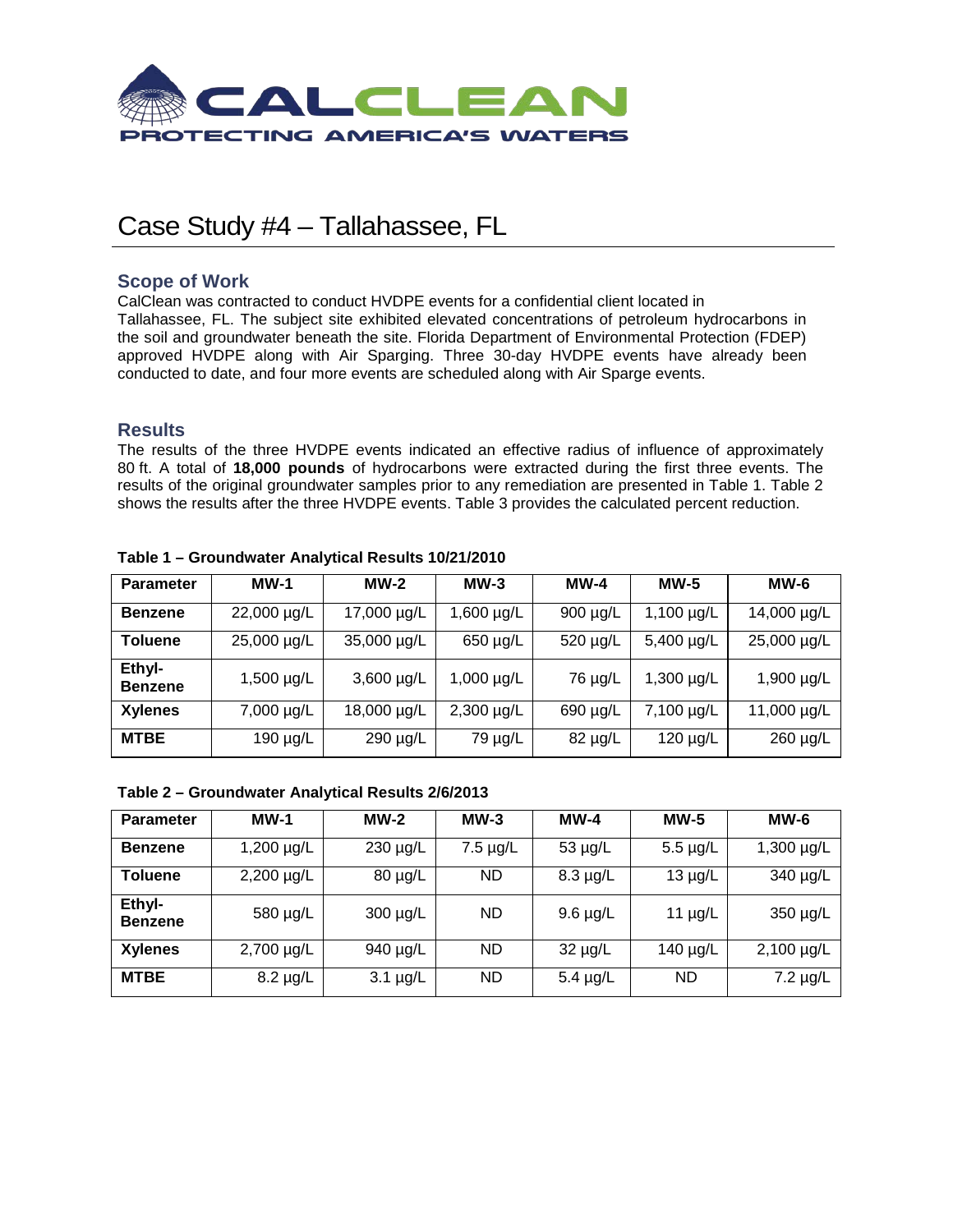

## **Table 3 – Calculated Percent Reduction**

| <b>Parameter</b>         | $MW-1$ | $MW-2$ | $MW-3$ | $MW-4$ | $MW-5$ | $MW-6$ |
|--------------------------|--------|--------|--------|--------|--------|--------|
| <b>Benzene</b>           | 95%    | 99%    | 99.5%  | 94%    | 99.5%  | 91%    |
| <b>Toluene</b>           | 91%    | 99.8%  | 100%   | 98%    | 99.7%  | 99%    |
| Ethyl-<br><b>Benzene</b> | 61%    | 92%    | 100%   | 89%    | 99%    | 82%    |
| <b>Xylenes</b>           | 61%    | 95%    | 100%   | 95%    | 98%    | 81%    |
| <b>MTBE</b>              | 96%    | 99%    | 100%   | 93%    | 100%   | 97%    |

- Mobile High Vacuum Dual Phase Extraction (25 hp LRP)
- Groundwater Treatment Trailer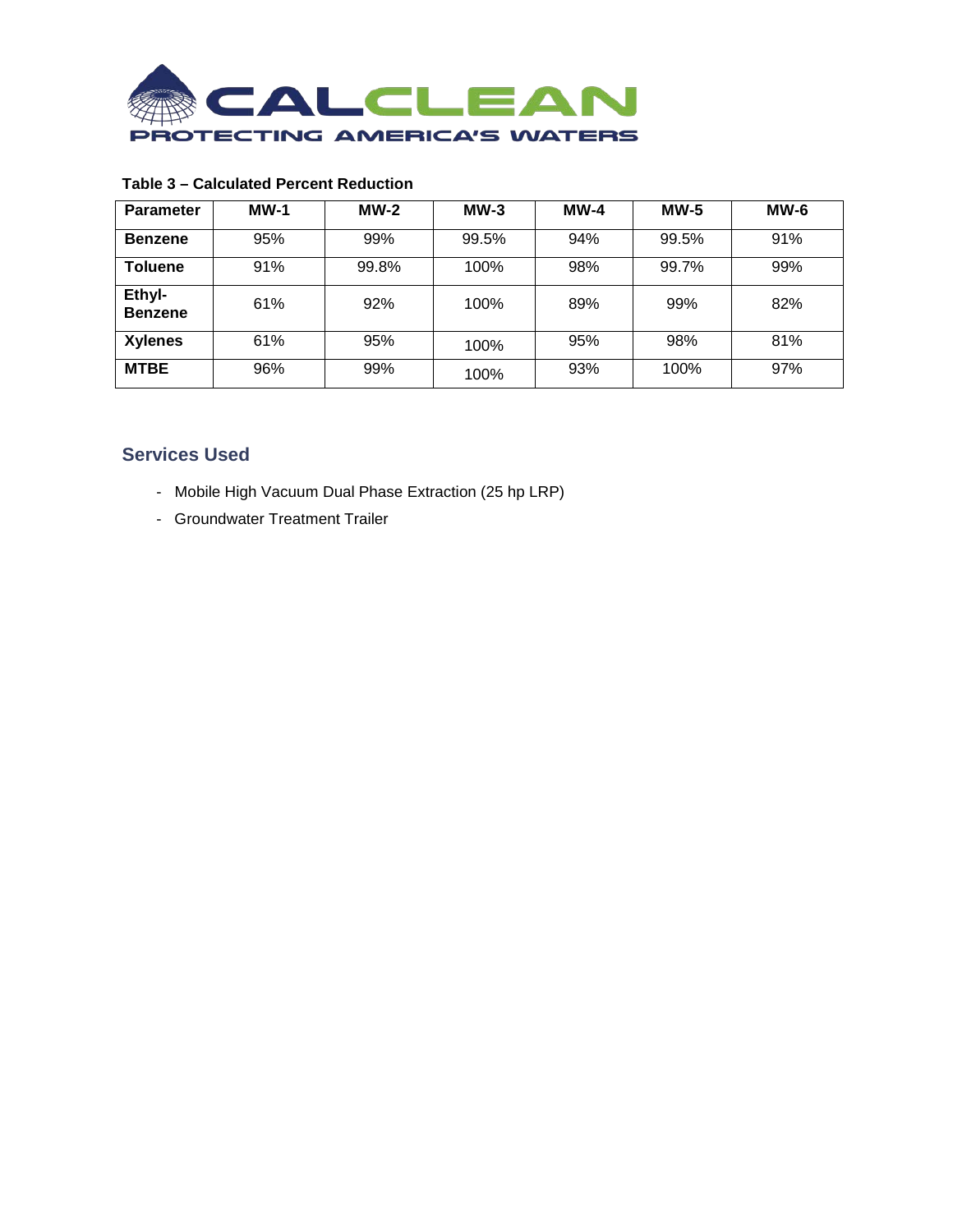

## Case Study #5 – Dade City, FL

## **Scope of Work**

CalClean was contracted to conduct an 8-day HVDPE event for a confidential client located in Dade City, FL. The subject site exhibited elevated concentrations of petroleum hydrocarbons in the soil and groundwater beneath the site. Florida Department of Environmental Protection (FDEP) approved HVDPE.

### **Results**

The results of the HVDPE event indicated an effective radius of influence of approximately 20 ft. A total of **16,260 gallons** of water was extracted during the event. The results of the original groundwater samples prior to any remediation are presented in Table 1. Table 2 shows the results after the HVDPE event. Table 3 provides the calculated percent reduction.

| <b>Parameter</b>     | $MW-1$       | $MW-2$    | $MW-3$        | $MW-4$    |
|----------------------|--------------|-----------|---------------|-----------|
| <b>Benzene</b>       | $10 \mu g/L$ | <b>ND</b> | 826 µg/L      | <b>ND</b> |
| <b>Toluene</b>       | <b>ND</b>    | <b>ND</b> | 4.4 $\mu$ g/L | <b>ND</b> |
| <b>Ethyl-Benzene</b> | <b>ND</b>    | <b>ND</b> | 37.4 µg/L     | <b>ND</b> |
| <b>Xylenes</b>       | <b>ND</b>    | <b>ND</b> | 52.4 µg/L     | <b>ND</b> |
| <b>MTBE</b>          | 96 µg/L      | <b>ND</b> | <b>ND</b>     | ND        |

#### **Table 1 – Groundwater Analytical Results 9/1/2009**

#### **Table 2 – Groundwater Analytical Results 5/29/2013**

| <b>Parameter</b>      | $MW-1$    | $MW-2$    | $MW-3$        | $MW-4$    |
|-----------------------|-----------|-----------|---------------|-----------|
| <b>Benzene</b>        | <b>ND</b> | ND        | 28.6 µg/L     | ND.       |
| <b>Toluene</b>        | <b>ND</b> | ND        | ND            | <b>ND</b> |
| <b>Ethyl- Benzene</b> | <b>ND</b> | <b>ND</b> | $1.9 \mu g/L$ | <b>ND</b> |
| <b>Xylenes</b>        | <b>ND</b> | ND        | $2.3 \mu g/L$ | ND.       |
| <b>MTBE</b>           | <b>ND</b> | ND        | <b>ND</b>     | ND.       |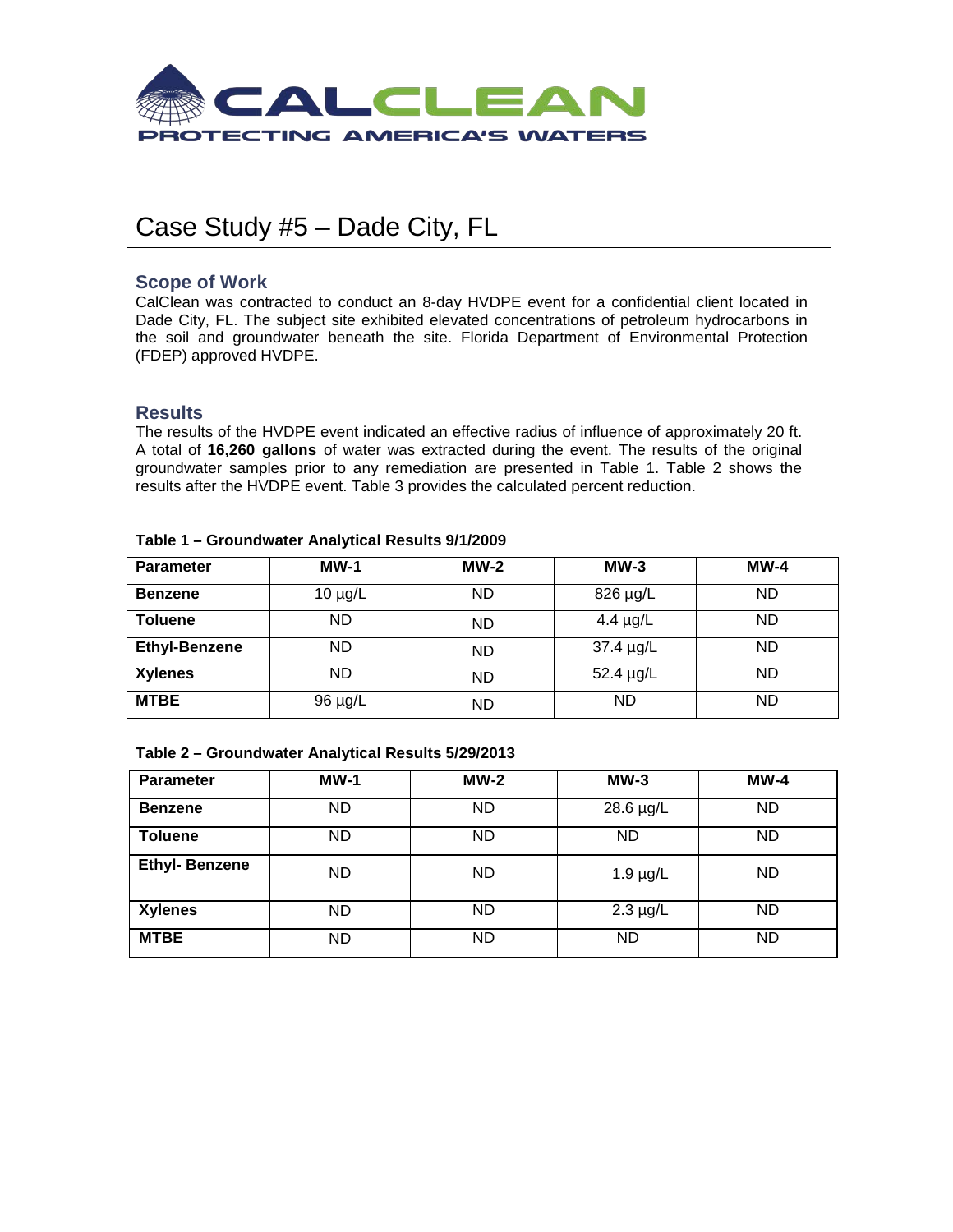

## **Table 3 – Calculated Percent Reduction**

| <b>Parameter</b>     | $MW-1$ | $MW-2$ | $MW-3$ | $MW-4$ |
|----------------------|--------|--------|--------|--------|
| <b>Benzene</b>       | 100%   | 100%   | 97%    | 100%   |
| <b>Toluene</b>       | 100%   | 100%   | 100%   | 100%   |
| <b>Ethyl-Benzene</b> | 100%   | 100%   | 95%    | 100%   |
| <b>Xylenes</b>       | 100%   | 100%   | 96%    | 100%   |
| <b>MTBE</b>          | 100%   | 100%   | 100%   | 100%   |

- Mobile High Vacuum Dual Phase Extraction (25 hp LRP)
- Groundwater Treatment Trailer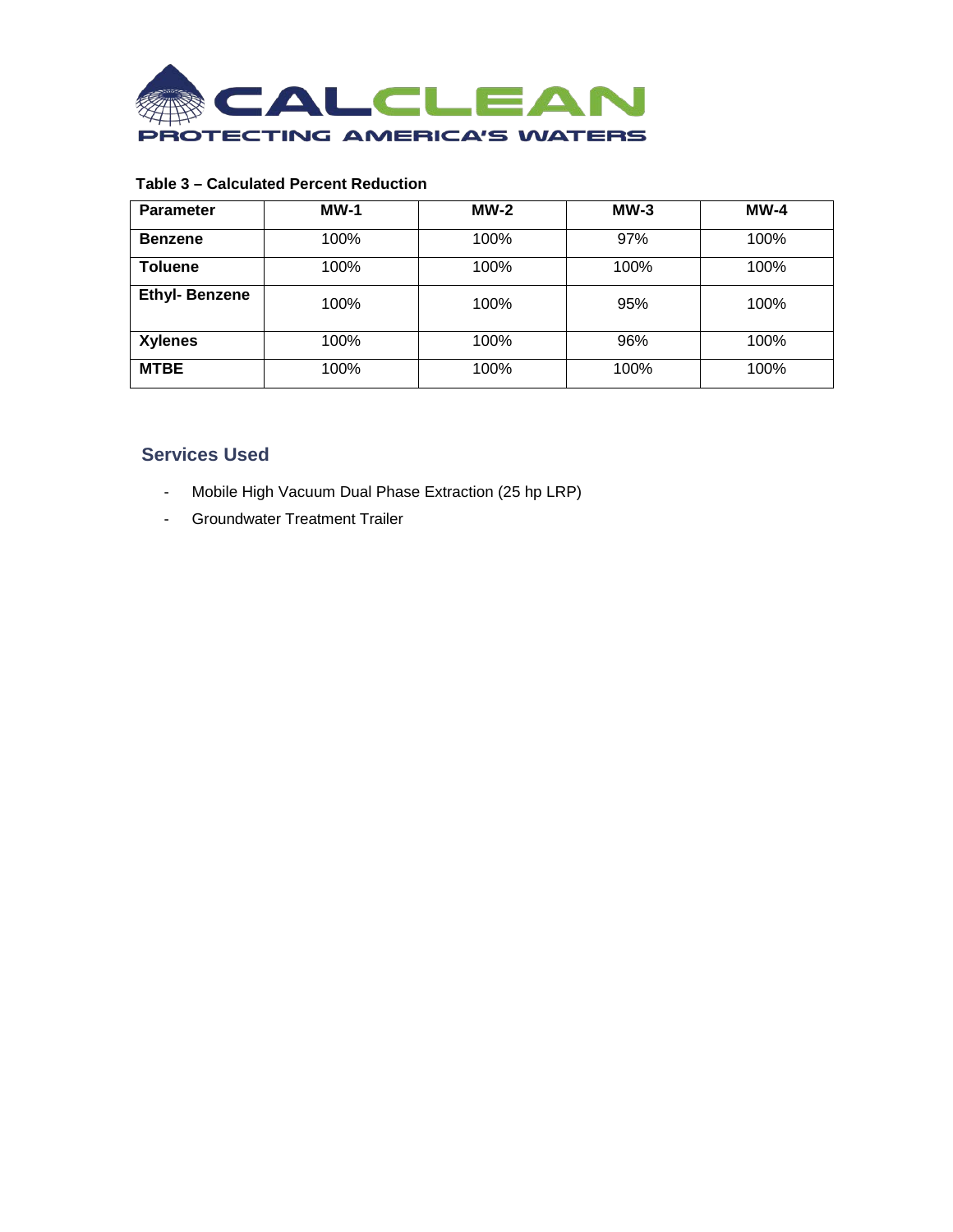

## Case Study #6 – Lake Havasu Landing Resort, CA

## **Scope of Work**

CalClean was contracted to conduct six 30-day HVDPE events for a confidential client located in Lake Havasu Landing Resort, CA. The subject site exhibited elevated concentrations of petroleum hydrocarbons with more than one foot of free product in several wells onsite . The consultant had previously calculated approximately **25,000 gallons** of gasoline had leaked into the environment at the site. A high vacuum was applied for vapor extraction and drawdown of the groundwater table, while vacuum and vapor flow rates were modified to optimize recovery of vapor, free-product and dissolved-phase hydrocarbons.

## **Lithology**

Geologic materials underlying the site include alternating layers of sands, silts, and gravels associated with the Colorado River flood plain. Hydraulic conductivities are high lending to an area of vacuum influence generally sufficient to facilitate extraction of the area with measured free product using the existing site groundwater monitoring wells.

## **Results**

The results of the six HVDPE events were overwhelmingly effective. This technology allowed for hydrocarbons to be simultaneously removed from the vadose zone, capillary fringe, and saturated soil zone. A total of **235,610 gallons** of hydrocarbon-affected groundwater were recovered during the six 30-day events. The extracted groundwater was treated through four 500-pound granular activated carbon vessels in series and discharged/injected to an onsite upgradient well. A total of **112,855 pounds** of hydrocarbons were removed, which equates to **18,064 gallons** of hydrocarbons were extracted and treated.

- Mobile High Vacuum Dual Phase Extraction (25 hp LRP)
- Groundwater Treatment Trailer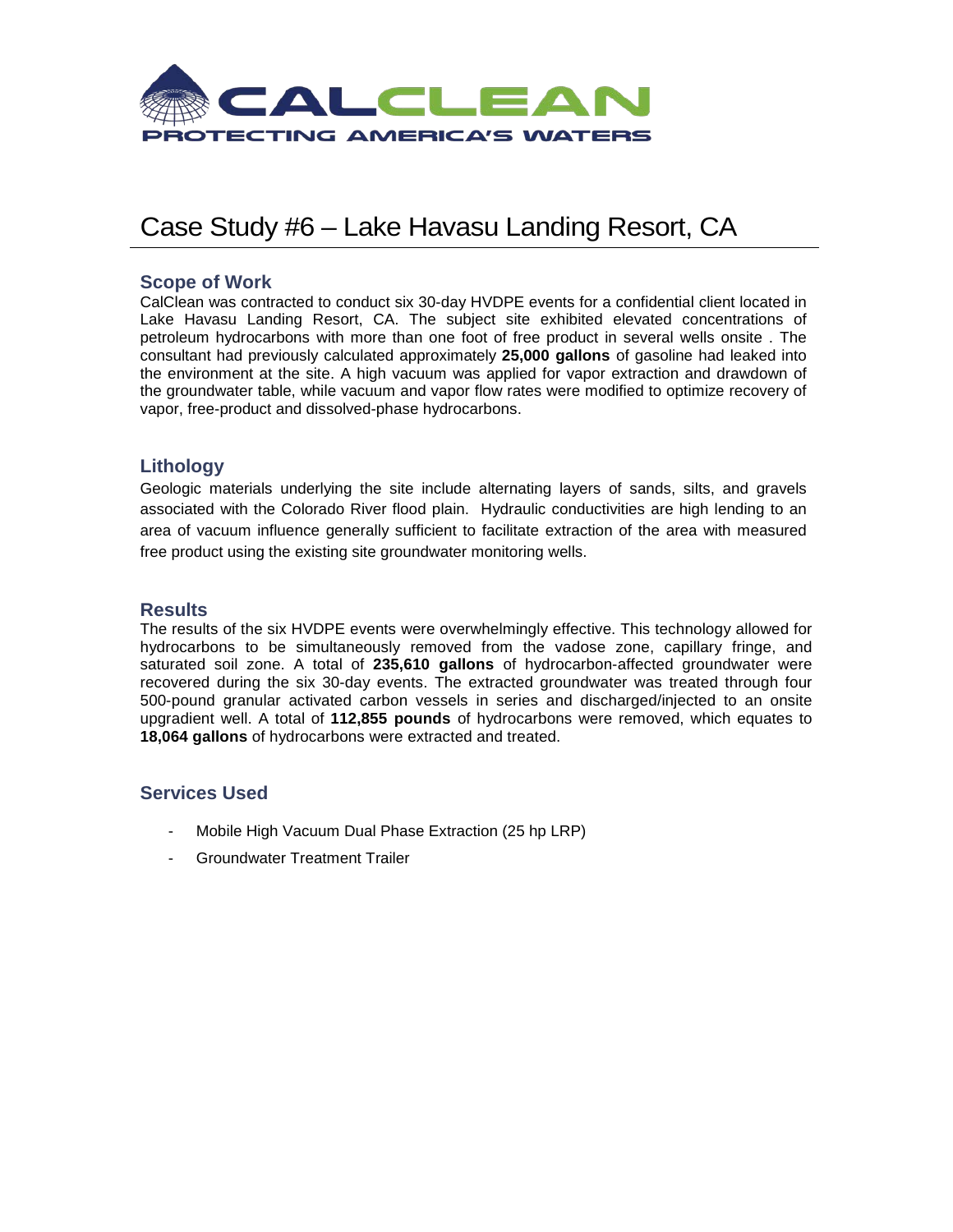

## Case Study #7 – Tempe, AZ

## **Scope of Work**

CalClean was contracted to conduct a 60-day HVDPE event for a confidential client located in Tempe, AZ. The subject site exhibited elevated concentrations of petroleum hydrocarbons with over 1 foot of free product in the soil and groundwater beneath the site. A high vacuum was applied for vapor extraction and drawdown of the groundwater table, while vacuum and vapor flow rates were modified to optimize recovery of vapor, free-product and dissolved-phase hydrocarbons.

## **Lithology**

Native soil types encountered during site characterization activities generally consisted of sandy silt to approximately 25 to 30 feet below ground surface (bgs), silty sand from 25 to 30 feet bgs to 30 to 40 feet bgs and well graded sand with silt and gravel from approximately 30 to 40 feet bgs to at least 80 feet bgs, the maximum depth of exploration.

### **Results**

The results of the 60-day HVDPE event were very effective. This technology allowed for hydrocarbons to be simultaneously removed from the vadose zone, capillary fringe, and saturated soil zone. A total of **11,680 gallons** of hydrocarbon-affected groundwater were recovered during the event. The extracted groundwater was treated through two 500-pound granular activated carbon vessels in series and discharged to the City of Tempe sewer system. In the 60-day event, a total of **25,070 pounds** of hydrocarbons were removed, which equates to **4,013 gallons** of hydrocarbons were vapor extracted and treated.

- Mobile High Vacuum Dual Phase Extraction (25 hp LRP)
- Groundwater Treatment Trailer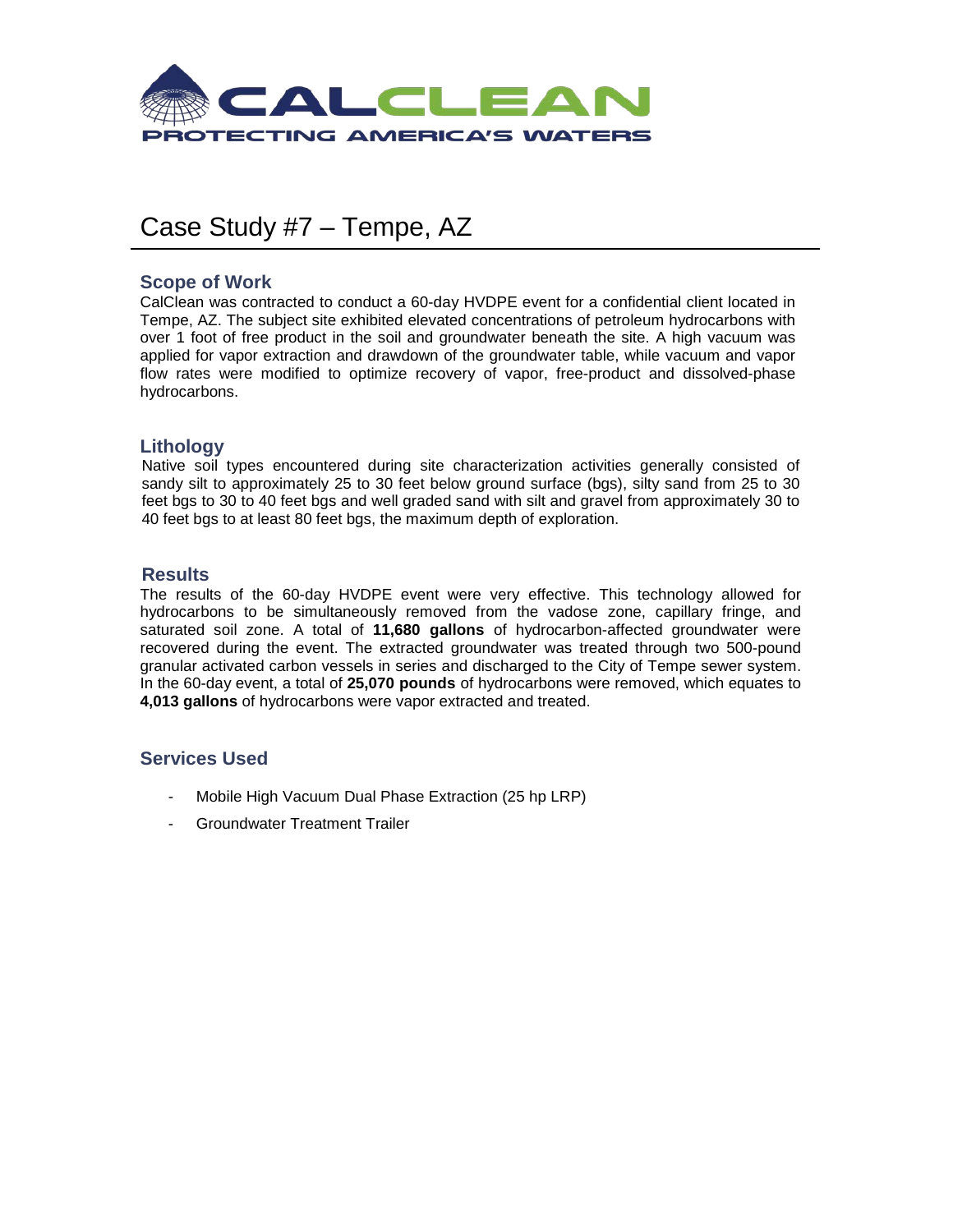

## Case Study #8 – Blythe Commingled Plume #4, CA

## **Scope of Work**

CalClean was contracted to conduct HVDPE events for the City of Blythe at Commingled Plume #4 located within the Regional Water Quality Control Board – Colorado River Basin Region, CA. Blythe Commingled Plume #4 (CP4) is comprised of four individual sites designated by the California Regional Water Quality Control Board - Colorado River Basin Region (RWQCB) as Sites A through D located along West Hobsonway. The plume area contained elevated concentrations of petroleum hydrocarbons in the soil and groundwater. The RWQCB approved mobile HVDPE to clean up the site to closure. HVDPE was performed for a total of 31 days to clean up the groundwater, cap fringe and saturated zones. A truck mounted system (25 hp LRP) was used intermittently over a nine month period to reduce the concentrations to levels acceptable for closure.

## **Lithology**

Commingled Plume #4 is underlain by Quaternary-age alluvium composed of recent floodplain sand, silt, and clay deposited primarily by the Colorado River. The site is located in the western portion of the Sonoran Desert section (Mojave Desert), which is divided by the Colorado River. The dominant geologic feature within the Site vicinity is the north-trending depression known as the Colorado River Trough, formed by flooding of the Colorado River, regional faulting, downwarping and sediment filling. Geologic structures beneath the Site include pre-Tertiary volcanic and sedimentary bedrock, an area of unconformity, middle Miocene Age Fanglomerate, overlain by the basal limestone, interbedded clays, silts, sands and tufa of the Bouse Formation.

### **Results**

The results of the high vacuum dual phase extraction indicated an effective radius of influence of approximately 50 ft. An average of **392 pounds** of hydrocarbons were extracted over the 31-day event. Upon final sampling of site, the concentration of TPH as gasoline and *benzene* were reduced to levels acceptable for case closure. The results of the groundwater samples are presented in Table 1.

| <b>Parameter</b> | <b>Prior To Extraction</b> | After<br><b>CalClean Inlet</b><br><b>Process Tank</b> | <b>Percent</b><br><b>Reduction</b> |
|------------------|----------------------------|-------------------------------------------------------|------------------------------------|
| <b>TPHg</b>      | $8,100 \mu g/L$            | <50 µg/L                                              | 99%                                |
| <b>Benzene</b>   | 201 µg/L                   | 100 $\mu$ g/L                                         | 50%                                |

**Table 1 – Groundwater Analytical Results**

\* 0.34 feet of free product abated from one well.

\* Percent reduction calculated for the specific wells with the associated laboratory data.

- Mobile High Vacuum Dual Phase Extraction (25 hp LRP)
- Groundwater Treatment Trailer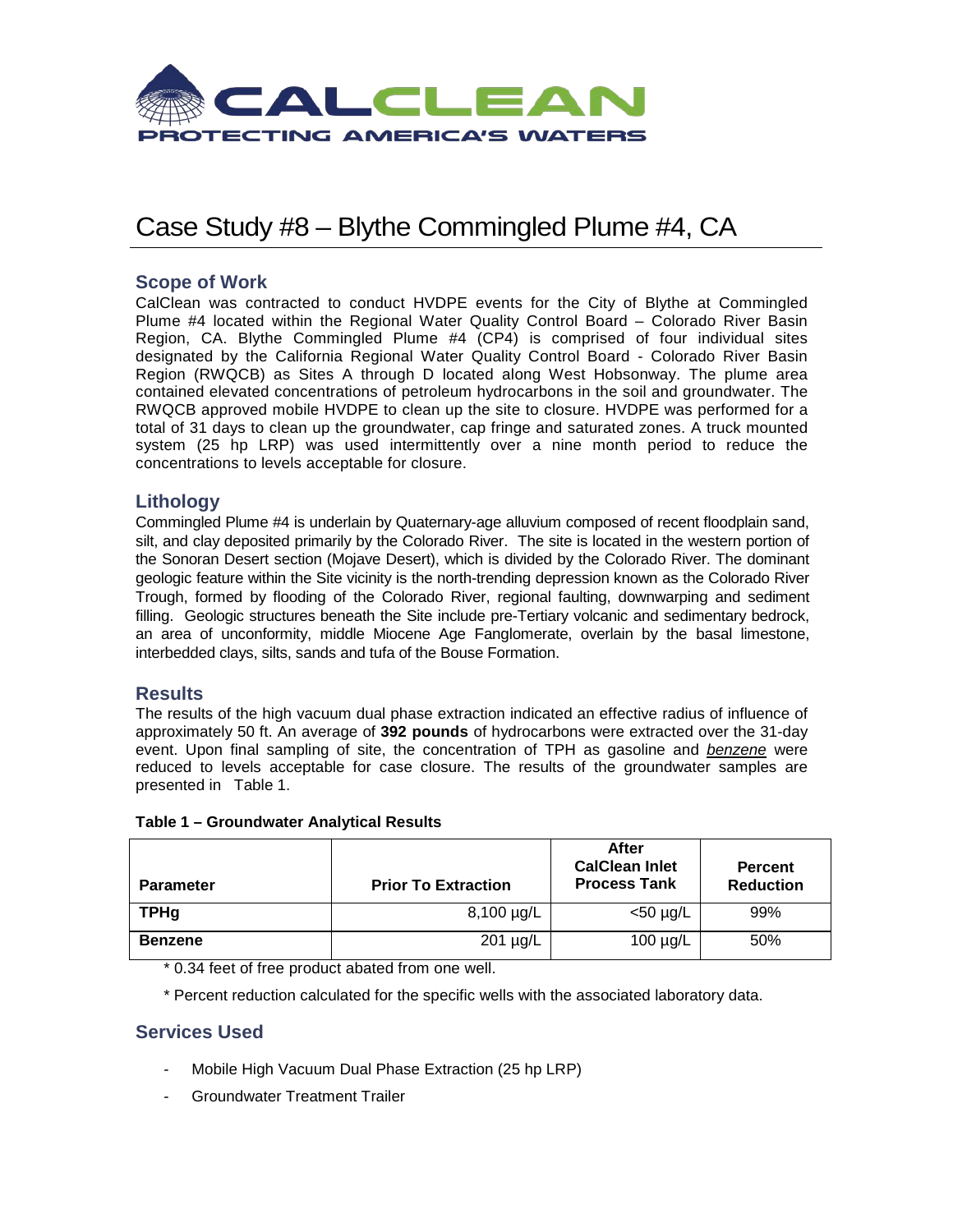

## Case Study #9 – Blythe Commingled Plume #5, CA

## **Scope of Work**

CalClean was contracted to conduct two HVDPE events for the City of Blythe at Commingled Plume #5 located within the Regional Water Quality Control Board – Colorado River Basin Region, CA (RWQCB). The subject site consists of five individual sites designated by the California Regional Water Quality Control Board - Colorado River Basin Region (301/321 West Hobsonway, 300 West Hobsonway, 231/241 West Hobsonway, 205 West Hobsonway and 140 West Hobsonway). The plume area contained elevated concentrations of petroleum hydrocarbons in the soil and groundwater. The RWQCB approved mobile HVDPE to clean up the site to closure. HVDPE was performed for a total of 91-days to clean up the groundwater, cap fringe and saturated zones. A truck mounted system (25 hp LRP) was used intermittently over a ten month period to reduce the concentrations to levels acceptable for closure.

## **Lithology**

Commingled Plume #5 is underlain by Quaternary-age alluvium composed of recent floodplain sand, silt, and clay deposited primarily by the Colorado River. The site is located in the western portion of the Sonoran Desert section (Mojave Desert), which is divided by the Colorado River. The dominant geologic feature within the Site vicinity is the north-trending depression known as the Colorado River Trough, formed by flooding of the Colorado River, regional faulting, downwarping and sediment filling. Geologic structures beneath the Site include pre-Tertiary volcanic and sedimentary bedrock, an area of unconformity, middle Miocene Age Fanglomerate, overlain by the basal limestone, interbedded clays, silts, sands and tufa of the Bouse Formation.

## **Results**

The results of the high vacuum dual phase extraction indicated an effective radius of influence of approximately 40 lineal ft during the 60-day event and approximately 125 lineal feet during the 31-day event. An average of **7,055 pounds** of hydrocarbons were extracted over the combined 91-day event. Upon final sampling of the site, the concentration of TPH as gasoline and benzene were reduced to levels acceptable for case closure. The results of the groundwater samples are presented in Table 1.

| Table 1 - Groundwater Analytical Results |  |  |
|------------------------------------------|--|--|
|------------------------------------------|--|--|

| <b>Parameter</b> | <b>Prior To Extraction</b> | After<br><b>CalClean Inlet</b><br><b>Process Tank</b> | <b>Percent</b><br><b>Reduction</b> |
|------------------|----------------------------|-------------------------------------------------------|------------------------------------|
| <b>TPHg</b>      | 4500 µg/L                  | 987 µg/L                                              | 78%                                |
| <b>Benzene</b>   | 170 µg/L                   | 1.1 $\mu$ g/L                                         | 99%                                |

\* 0.04 feet of free product abated from one well.

\* Percent reduction calculated for the specific wells with the associated laboratory data.

- Mobile High Vacuum Dual Phase Extraction (25 hp LRP)
- Groundwater Treatment Trailer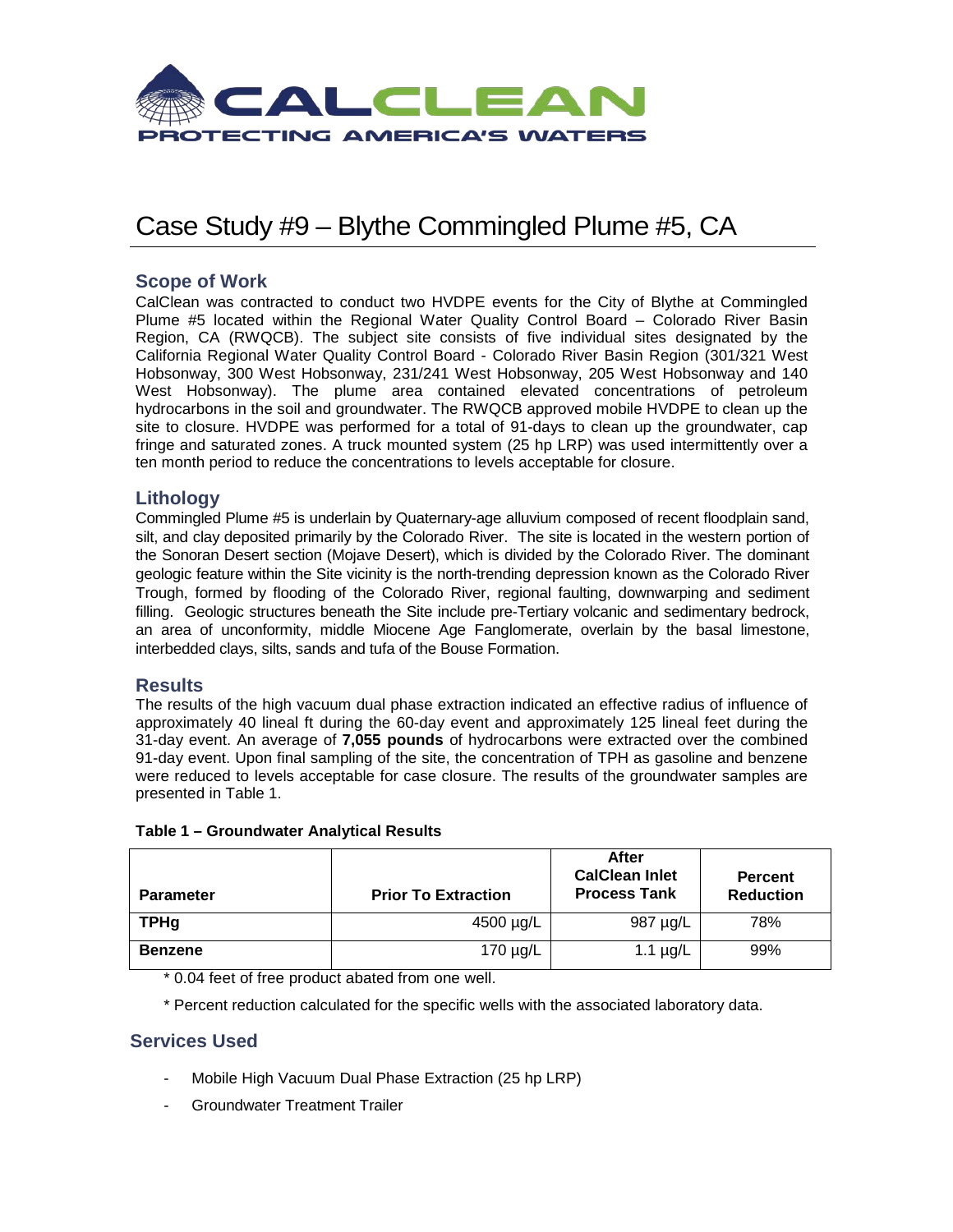

## Case Study #10 – Blythe Commingled Plume #2, CA

## **Scope of Work**

CalClean was contracted to conduct HVDPE events for the City of Blythe at Commingled Plume #2 located within the Regional Water Quality Control Board – Colorado River Basin Region, CA (RWQCB). The subject site consists of three former gasoline service station sites across from one another at a prominent intersection. The plume area contained elevated concentrations of petroleum hydrocarbons in the soil and groundwater. The RWQCB approved mobile HVDPE to clean up the site to closure. HVDPE was performed for a total of 93-days to clean up the groundwater, cap fringe and saturated zones. A truck mounted system (25 hp LRP) was used intermittently over a nine month period to reduce the concentrations to levels acceptable for closure.

### **Lithology**

Near surface soils are characterized by unconsolidated, fine- to coarse-grained sands with discontinuous layers of silt and clay from the surface to 100 ft. bgs. The shallow aquifer is characterized by unconfined water table conditions. Infiltration of Colorado River water is the primary means of recharge in the basin. The depth to groundwater has varied from approximately 8 ft. to 10.5 ft.

#### **Results**

The results of the high vacuum dual phase extraction indicated an effective radius of influence of approximately 40 ft. Approximately **7,773 pounds** of hydrocarbons were extracted over the 9 month period. Upon final sampling of site, the concentration of TPH as gasoline and benzene were reduced to levels acceptable for case closure. The results of the groundwater samples are presented in Table 1.

| <b>Parameter</b> | <b>Prior To Extraction</b> | After<br><b>CalClean Inlet</b><br><b>Process Tank</b> | <b>Percent</b><br><b>Reduction</b> |
|------------------|----------------------------|-------------------------------------------------------|------------------------------------|
| <b>TPHg</b>      | 42,700 µg/L                | 4,400 $\mu$ g/L                                       | 90%                                |
| <b>Benzene</b>   | $2,750 \mu g/L$            | 99 µg/L                                               | 96%                                |

#### **Table 1 – Groundwater Analytical Results**

- Mobile High Vacuum Dual Phase Extraction (25 hp LRP)
- Groundwater Treatment Trailer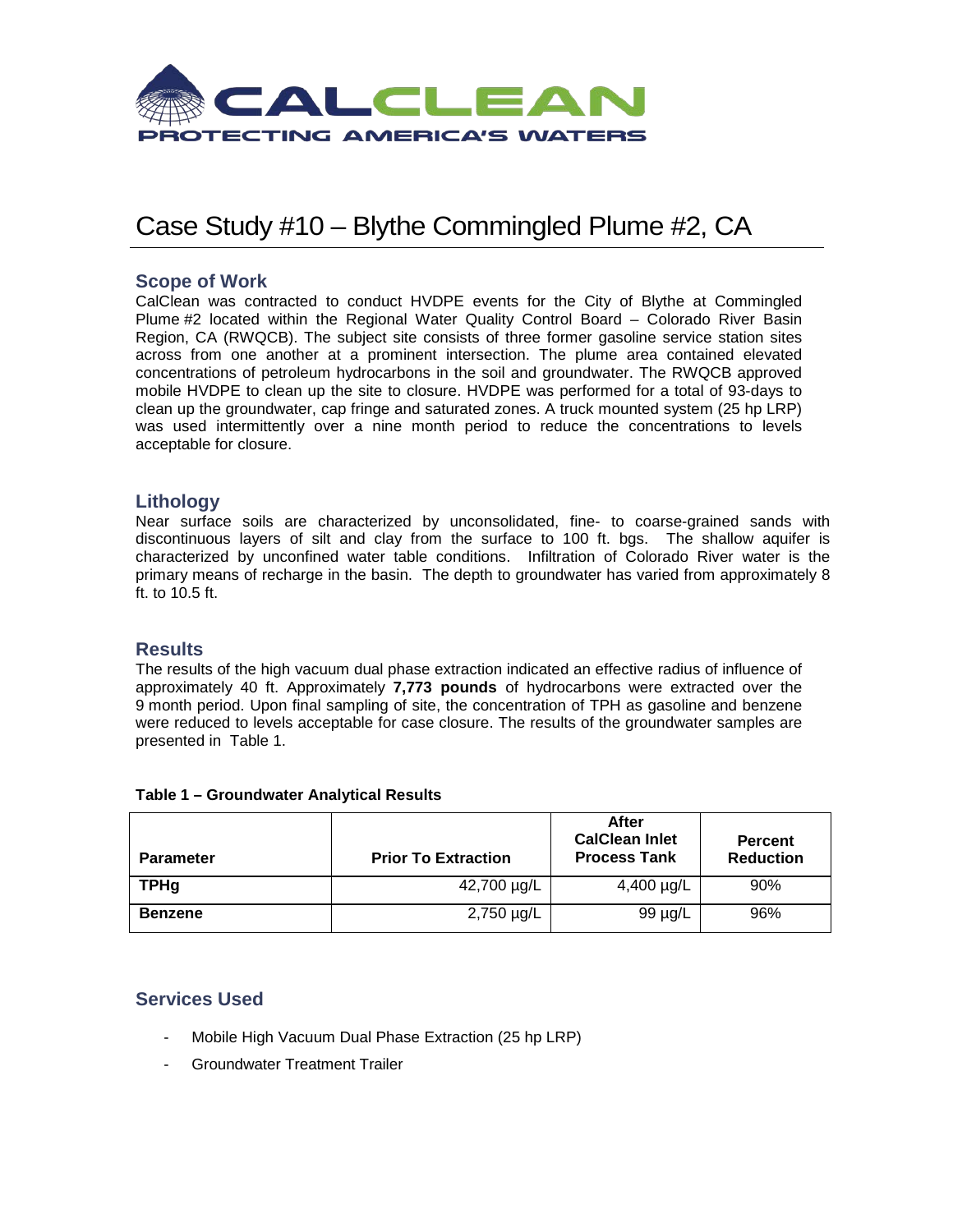

## Case Study #11 – Blythe Commingled Plume #3, CA

## **Scope of Work**

CalClean was contracted to conduct HVDPE events for the City of Blythe at Commingled Plume #3 located within the Regional Water Quality Control Board – Colorado River Basin Region, CA (RWQCB). The subject site consists of three former gasoline service station sites located across from one another at a prominent intersection. The plume area contained elevated concentrations of petroleum hydrocarbons in the soil and groundwater. The RWQCB approved mobile HVDPE to clean up the sites to closure. HVDPE was performed for a total of 196-days to clean up the groundwater, cap fringe and saturated zones. A truck mounted system (25 hp LRP) was used intermittently over a two year period to remove free product and to reduce the concentrations to levels acceptable for closure.

#### **Lithology**

Near surface soils are characterized by unconsolidated, fine- to coarse-grained sands with discontinuous layers of silt and clay from the surface to 100 ft. bgs. The shallow aquifer is characterized by unconfined water table conditions. Infiltration of Colorado River water is the primary means of recharge in the basin. The depth to groundwater has varied from approximately 8.5 ft. to 11 ft.

#### **Results**

The results of the high vacuum dual phase extraction indicated an effective radius of influence of approximately 45 ft. Approximately **29,056 pounds** of hydrocarbons were extracted over the 9 month extraction period. Upon final sampling of the sites, free product was no longer present and the concentrations of TPH as gasoline and benzene were reduced to levels acceptable for site closure. The results of the groundwater samples are presented in Table 1.

| <b>Parameter</b> | <b>Prior To Extraction</b> | After<br><b>CalClean Inlet</b><br><b>Process Tank</b> | <b>Percent</b><br><b>Reduction</b> |
|------------------|----------------------------|-------------------------------------------------------|------------------------------------|
| <b>TPHg</b>      | 101,100 µg/L               | 16,600 µg/L                                           | 84%                                |
| <b>Benzene</b>   | $1,500 \mu g/L$            | 380 µg/L                                              | 75%                                |

#### **Table 1 – Groundwater Analytical Results**

- Mobile High Vacuum Dual Phase Extraction (25 hp LRP)
- Groundwater Treatment Trailer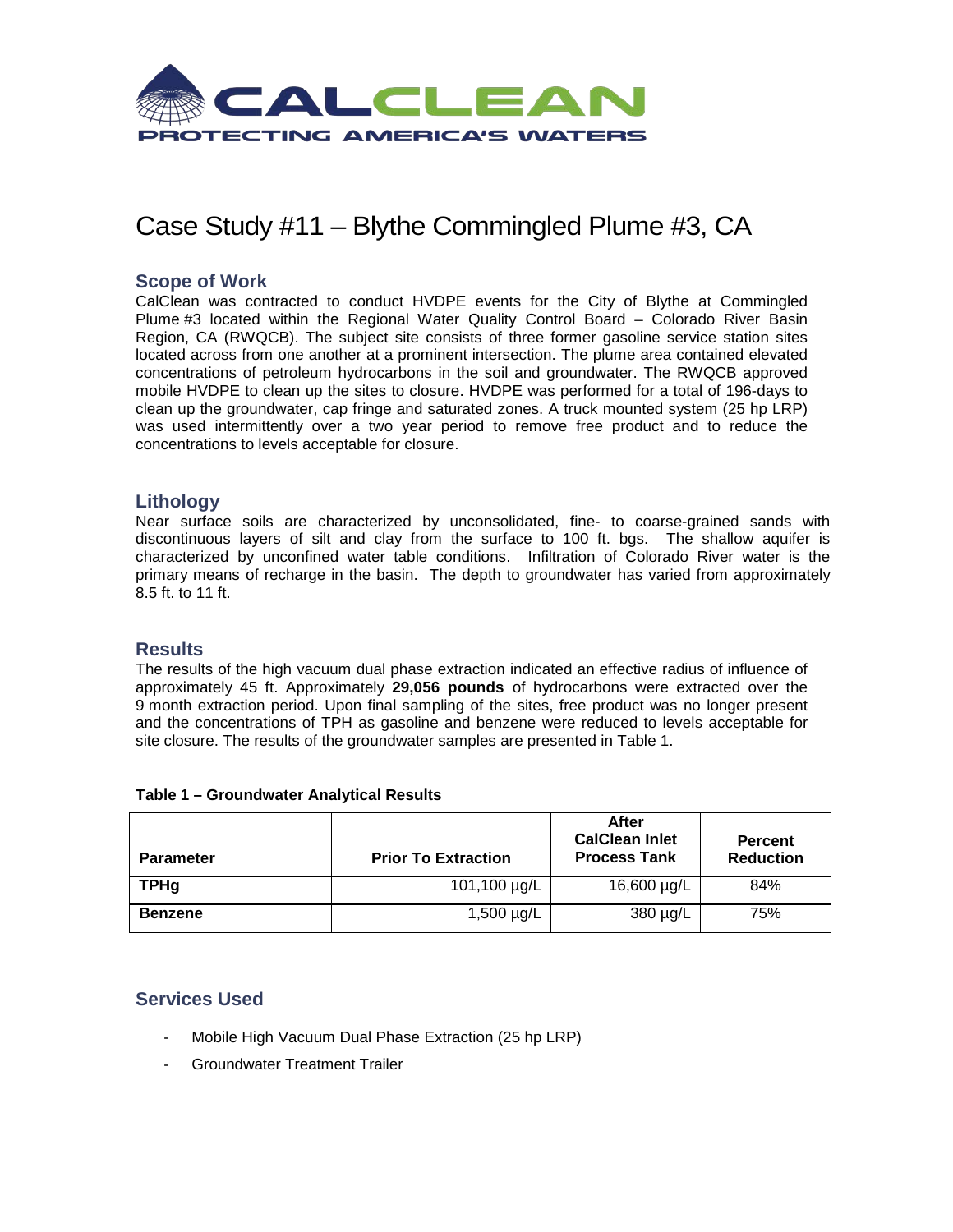

## Case Study #12 – Ventura, CA (Chlorinated Project)

## **Scope of Work**

CalClean was contracted to install and operate a High Vacuum Soil Vapor Extraction (HVSVE) for a confidential client located in Ventura, CA. The subject site was developed as an active dry cleaner facility and subsurface soil were found to contain elevated concentrations of tetrachloroethylene (PCE), a common dry cleaning agent. A soil gas sample collected from 5 feet below grade contained PCE at a concentration of 3,600 µg/L and significantly exceeded the California Human Health Screening Level (CHHSL) of 0.6 µg/L for commercial property.

Soil remediation using HVSVE was completed from March 5, 2014 to June 25, 2014 to reduce concentrations of PCE in the shallow soils to levels acceptable for closure by the Ventura County Cleanup Program (VCCP).

### **Lithology**

The upper 5 to 10 feet of sediment beneath the Site consists of a mixture of silty clay and sandy clay. Underlying the upper clay layer are native alluvial materials composed of silty-gravelly sand containing fine to medium sands interspersed with granule gravel layers to 100 ft bgs. The depth to groundwater is greater than 100 ft. bgs.

### **Results**

Over the approximate 4 month period, 60.07 pounds or 4.46 gallons of PCE were removed during 105 days of extraction. A HVSVE rebound test was conducted for a period of 5 days from July 2, 2014 to July 7, 2014. Total influent concentrations decreased over the period of the test to a final influent concentration of 1.36 µg/L as sampled on July 7, 2014.

Based upon the verification soil vapor sample results, the concentration of PCE is subsurface soil was significantly reduced. The consultant completed an analysis of the human health risk associated with vapor intrusion to indoor air. Based upon the model analysis, residual concentrations of PCE in the subsurface soils do not represent a human health risk greater than generally accepted standards for a commercial property.

### **Services Used**

- Trailer-Mounted Mobile High Vacuum Soil Vapor Extraction (300 CFM Liquid-Ring Blower) and Activated Carbon Treatment System (three 1,000 lbs. vessels).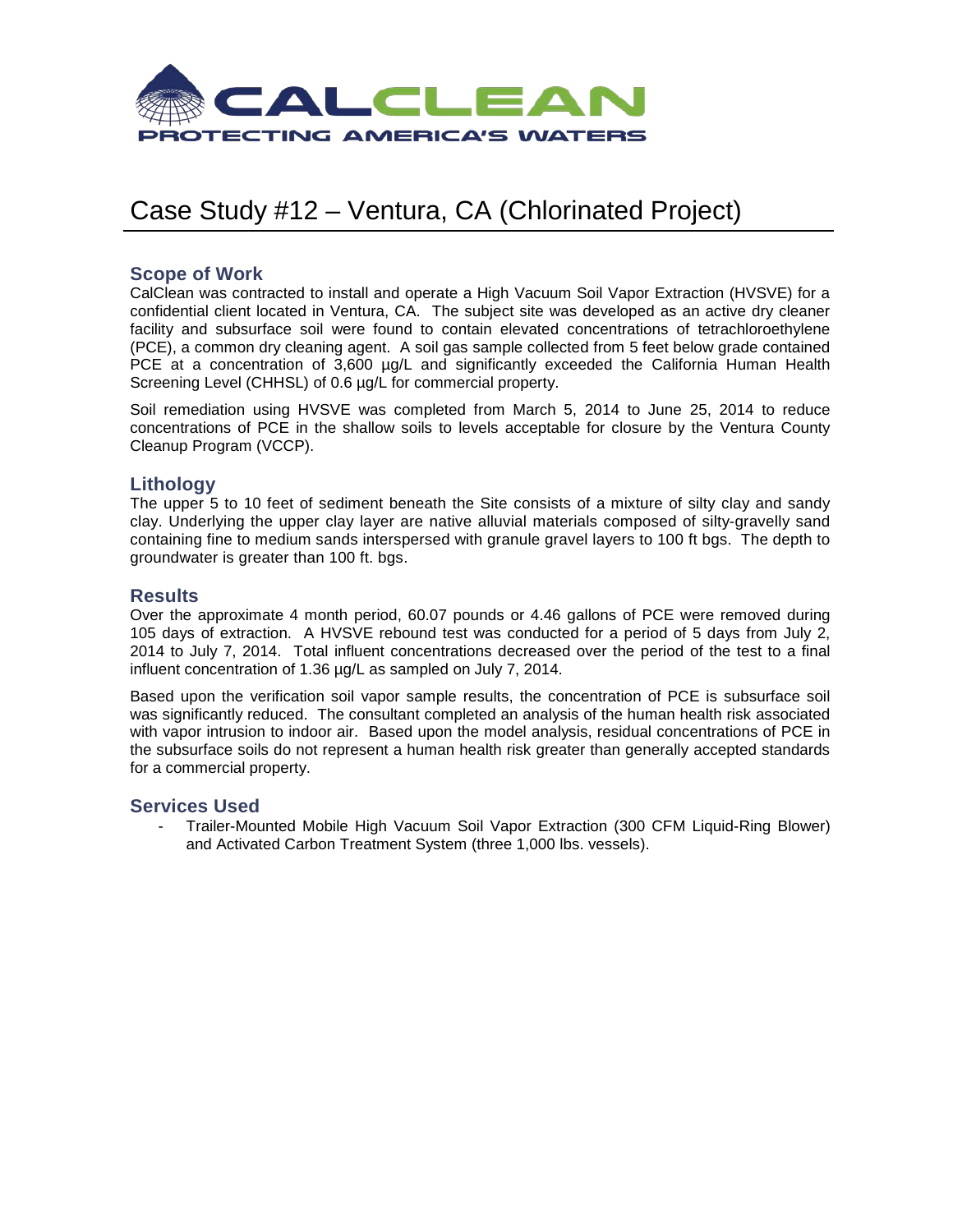

## Case Study #13 – Menlo Park, CA (Chlorinated Project)

## **Scope of Work**

CalClean was contracted to install and operate a High Vacuum Soil Vapor Extraction (HVSVE) for a confidential client located in Menlo Park, CA. The subject site was developed as an active dry cleaner facility and subsurface soil were found to contain elevated concentrations of tetrachloroethene (PCE), a common dry cleaning agent. A soil gas sample collected from 5 feet below grade contained PCE at a concentration of 2,900 ug/l and significantly exceeded the California Human Health Screening Level (CHHSL) of 0.6 ug/l for commercial property. Soil remediation using HVSVE was completed in 2013 to reduce concentrations of PCE in the shallow soils to levels acceptable for closure by the Department of Toxic Substances (DTSC).

## **Lithology**

Soils encountered during site investigations indicate that the site is primarily underlain by finegrained horizons of silt and clay interbedded with coarse-grained horizons of silty sand, clayey sand, poorly-graded sand, and well-graded gravelly sand. Coarse grained horizons were generally encountered at depths of 20, 40, 60, and 80 feet bgs. The depth to groundwater ranged from 9.6 ft. to 11.40 ft. bgs

### **Results**

Over the approximate 1 month period, 27.92 pounds of PCE were removed during 30 days of extraction. Total influent concentrations decreased over the period of the test to a final influent concentration of 0.36 ug/l.

Based upon the verification soil vapor sample results, the concentration of PCE is subsurface soil was significantly reduced. The consultant completed an analysis of the human health risk associated with vapor intrusion to indoor air. Based upon the model analysis, residual concentrations of PCE in the subsurface soils do not represent a human health risk greater than generally accepted standards for a commercial property and case closure has been requested.

#### **Services Used**

- Trailer-Mounted Mobile High Vacuum Soil Vapor Extraction (300 CFM Liquid-Ring Blower) and Activated Carbon Treatment System (two 2,000 lbs. vessels).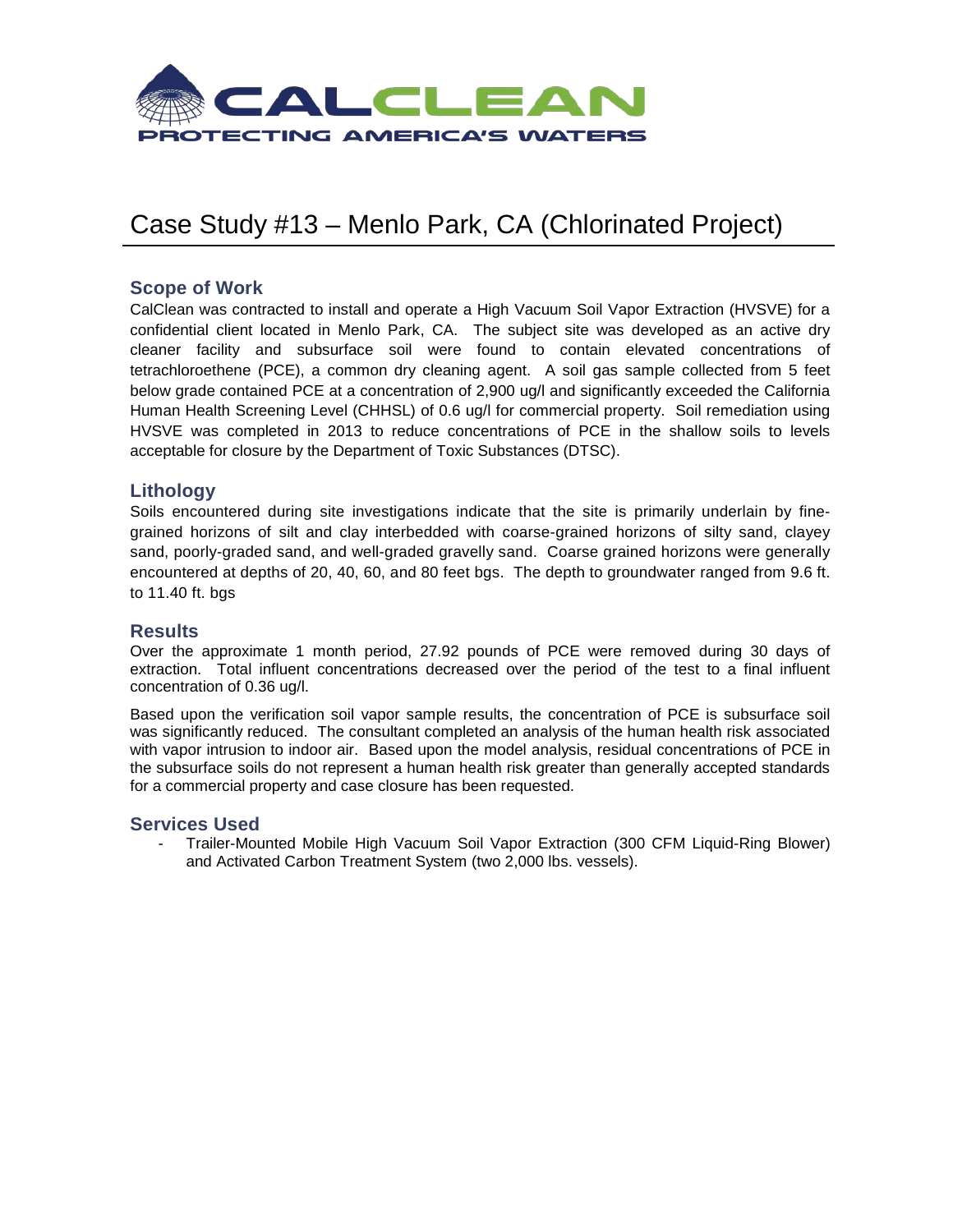

## Case Study #14 – Prescott, AZ

## **Scope of Work**

CalClean was contracted to conduct HVDPE events for a confidential client located in Prescott, AZ. The subject site is characterized by sedimentary deposits overlying weathered/fractured igneous bedrock and seasonally fluctuating groundwater elevations. The Site exhibited elevated concentrations of petroleum hydrocarbons in the soil and groundwater, including floating free phase hydrocarbon (FPH). Arizona Department of Environmental Quality (ADEQ) concurred with the suggested use of HVDPE with water treatment as a remedial approach for the Site. Previously, dual phase extraction was utilized at the Site periodically over a 7 year span to remove 64 pounds of hydrocarbons in vapor, 1,000 gallons of groundwater, and an undocumented volume of FPH. CalClean conducted a 3-day pilot study and has conducted an additional 120 consecutive days of HVDPE to date.

## **Lithology**

Near surface soils are composed of gravel and clay to depths ranging between 3 ft. and 11 ft. bgs. Unconsolidated soils are underlain by basalt and clayey agglomerate. Ground water at the site is present between 15 ft. and 30 ft. bgs. Movement of the ground water is controlled by fracturing in the basalt which characteristically has low hydraulic conductivity and low horizontal ground water flow velocities.

## **Results**

The results of the two HVDPE events indicated an indeterminate radius of influence with the current well array. The lack of measureable vacuum in similarly constructed observation wells within approximately 20-30 feet of the extracting wells suggests that system vacuum is focused in discontinuous fractures in the bedrock in the vicinity of the extracting well. Even so, a total of **45,800 pounds (approx. 7,330 gallons)** of hydrocarbons as vapor, **130 gallons** of FPH, and **127,700 gallons** of hydrocarbon affected groundwater were extracted and treated/disposed during the 123 days of HVDPE. The results of the original groundwater samples prior to use of CalClean's HVDPE system are presented in Table 1. Table 2 shows the results after the 123 days of HVDPE. Table 3 provides the calculated percent reduction.

**FP** – Well Contained measureable (greater than 0.01 feet) free phase hydrocarbons at time of sampling. Sample collected from water below the FP layer.

| <b>Parameter</b>         | BOC-3           | <b>BOC-12</b>   | <b>MW-15 FP</b> | <b>MW-16</b><br>CD. | DP-2 FP         | DP-3 FP         |
|--------------------------|-----------------|-----------------|-----------------|---------------------|-----------------|-----------------|
| <b>Benzene</b>           | $3,000 \mu g/L$ | 2,500 µg/L      | 7,900 µg/L      | $2,000 \mu g/L$     | 12,000 µg/L     | 5,200 µg/L      |
| Toluene                  | 450 µg/L        | 9,400 µg/L      | $2,500 \mu g/L$ | 670 µg/L            | $2,100 \mu g/L$ | $1,100 \mu g/L$ |
| Ethyl-<br><b>Benzene</b> | 210 µg/L        | 240 µg/L        | $1,500 \mu g/L$ | 510 µg/L            | $1,800 \mu g/L$ | 1,800 µg/L      |
| <b>Xylenes</b>           | $2,000 \mu g/L$ | 360 µg/L        | 4,700 µg/L      | $2,600 \mu g/L$     | 5,600 µg/L      | 8,700 µg/L      |
| <b>MTBE</b>              | 1,800 $\mu$ g/L | $2,100 \mu g/L$ | 5,400 µg/L      | $1,400 \mu g/L$     | $3,000 \mu g/L$ | 1,200 $\mu$ g/L |

#### **Table 1 – Groundwater Analytical Results 06/29/2014**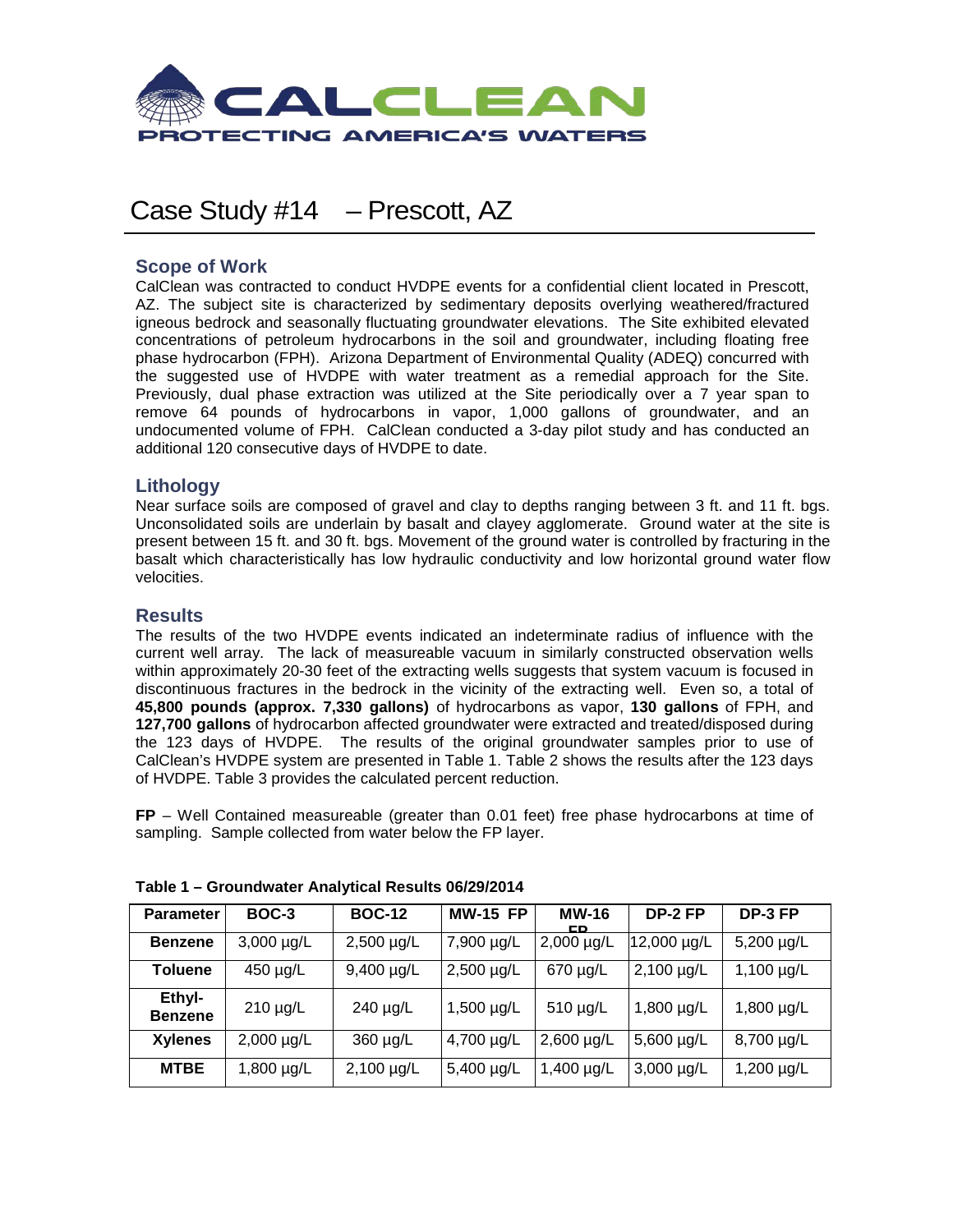

## **Table 2 – Groundwater Analytical Results (Preliminary Data) 11/11/2014**

| <b>Parameter</b>         | BOC-3           | <b>BOC-12</b>   | <b>MW-15</b> | <b>MW-16 FP</b> | DP-2 FP         | DP-3 FP         |
|--------------------------|-----------------|-----------------|--------------|-----------------|-----------------|-----------------|
| <b>Benzene</b>           | $2,300 \mu g/L$ | 1,100 $\mu$ g/L | 2,500 ug/L   | $2,500 \mu g/L$ | $3,200 \mu g/L$ | $1,200 \mu g/L$ |
| <b>Toluene</b>           | 200 µg/L        | $<$ 50 µg/L     | 190 ug/L     | $610 \mu g/L$   | 450 µg/L        | 460 µg/L        |
| Ethyl-<br><b>Benzene</b> | 770 µg/L        | 59 µg/L         | 1,000 ug/L   | 350 µg/L        | 770 µg/L        | 960 µg/L        |
| <b>Xylenes</b>           | $<$ 1,800 µg/L  | 140 $\mu$ g/L   | 3,100 ug/L   | 2,700 µg/L      | 5,300 µg/L      | $6,400 \mu g/L$ |
| <b>MTBE</b>              | 850 µg/L        | 920 µg/L        | $<$ 100 ug/L | 620 µg/L        | 2,500 ug/L      | 660 µg/L        |

### **Table 3 – Calculated Percent Reduction**

#### **(inc. = Indicates an increase in concentration relative to 06/29/2014 sample results)**

| <b>Parameter</b>         | <b>BOC-3</b> | <b>BOC-12</b> | <b>MW-15</b> | <b>MW-16 FP</b> | DP-2 FP | DP-3 FP |
|--------------------------|--------------|---------------|--------------|-----------------|---------|---------|
| <b>Benzene</b>           | <b>23%</b>   | 56%           | 68%          | 25% inc.        | 73%     | 77%     |
| <b>Toluene</b>           | 63%          | 100%          | 92%          | 9%              | 79%     | 58%     |
| Ethyl-<br><b>Benzene</b> | 266% inc.    | 75%           | 33%          | 31%             | 57%     | 47%     |
| <b>Xylenes</b>           | $>10\%$      | 61%           | 34%          | 4% inc.         | 5%      | 26%     |
| <b>MTBE</b>              | 53%          | 56%           | 100%         | 56%             | 17%     | 45%     |

- Mobile High Vacuum Dual Phase Extraction (25 hp LRP)
- Groundwater Treatment Trailer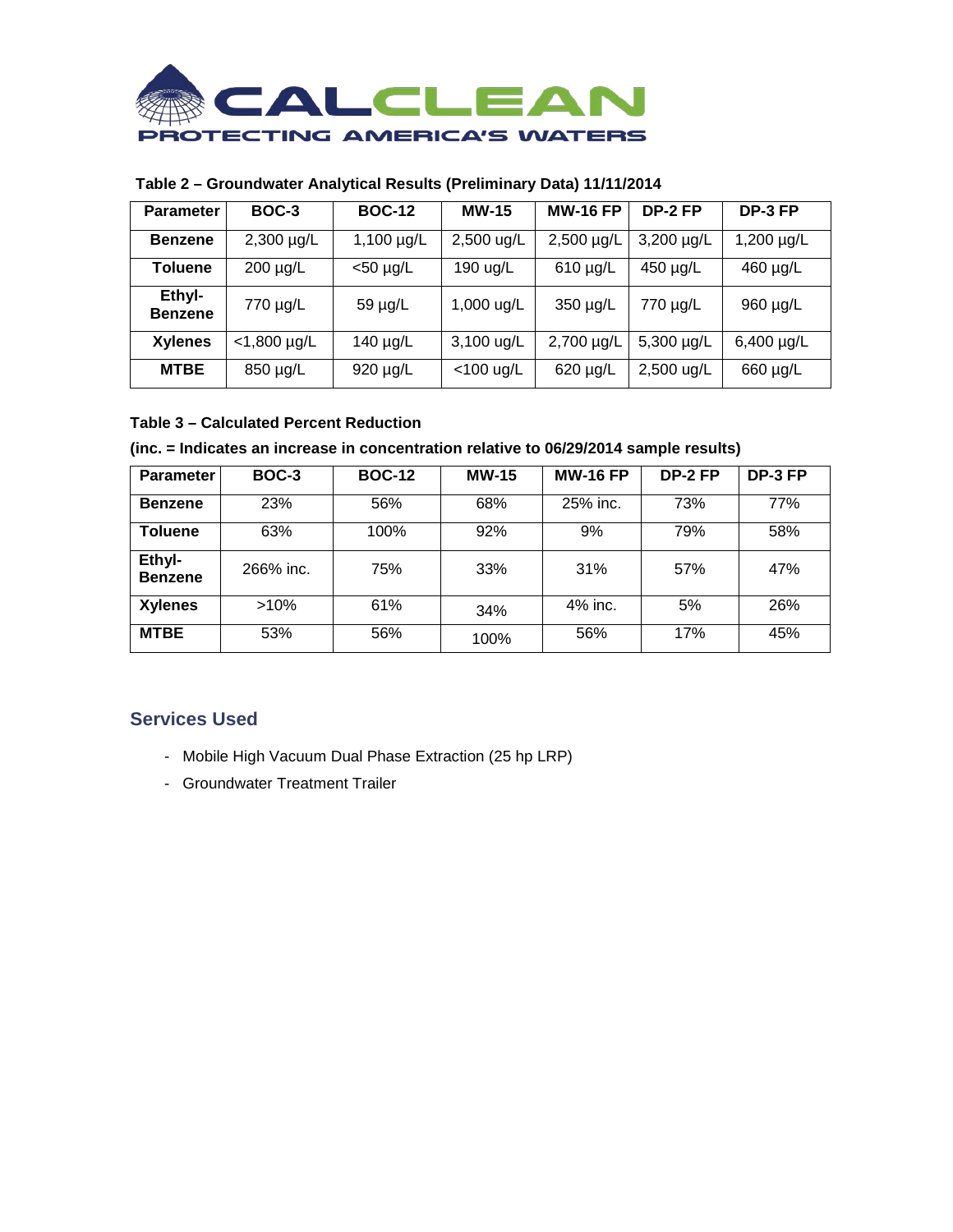

## Case Study #15 – Pine Valley Trailer Park, CA

## **Scope of Work**

CalClean was contracted to conduct a seven-day HVDPE pilot test, two 30-day HVDPE events, one 15-day HVDPE event, and one 30-day HVDPE event (total approximately 118 days) for a confidential client located in eastern san Diego County in the community of Guatay, CA. The subject site exhibited elevated concentrations of dissolved petroleum hydrocarbons as well as free product in several wells onsite. After enhanced bioremediation achieved only limited success, the San Diego County DEH approved more aggressive removal of free product. After the pilot test demonstrated the effectiveness of HVDPE, remediation continued using HVDPE to remove the free product and reduce dissolved petroleum hydrocarbon concentrations in groundwater.

## **Lithology**

Groundwater beneath the site occurs in fractured granitic rock. Although individual fracture hydraulic conductivities are high, sufficient wells had to be installed to take advantage of connecting fractures and facilitate extraction of the area with measured free product.

### **Results**

The five HVDPE events were effective at removing the free product and reducing dissolved petroleum hydrocarbons in groundwater. A total of approximately **11,000 pounds** of hydrocarbons were removed, which equates to approximately **1,800 gallons** of hydrocarbons extracted and treated. After the first two 30-day and one 15-day HVDPE events, free product was no longer detected in the site wells, and BTEX concentrations were substantially reduced. However, high dissolved total petroleum hydrocarbons (TPH) were still being reported in site wells within and in close proximity to the former UST and fuel dispenser locations. The DEH considered this condition to be an impediment to site closure and provided several suggestions for options to address this. The option the client chose was to conduct one additional 30-day HVDPE event to evaluate whether significant petroleum hydrocarbon mass was available for remediation. The following table provides a summary of the petroleum hydrocarbon mass removed during the respective HVDPE events:

| Event/dates          | <b>Beginning</b><br>(ppmv) | <b>Highest</b><br>(ppmv) | <b>Ending</b><br>(ppmv) | <b>Mass Removed</b><br>(pounds) |
|----------------------|----------------------------|--------------------------|-------------------------|---------------------------------|
|                      |                            |                          |                         |                                 |
| <b>Pilot test</b>    | 16,100                     | 16,100                   | 5,750                   | 2,846                           |
| 9/29-10/6, 2004      |                            |                          |                         |                                 |
| <b>HVDPE Event 1</b> |                            | 3,850                    |                         |                                 |
| 4/11-5/12, 2005      | 3,850                      |                          | 1,210                   | 2,201                           |
| <b>HVDPE Event 2</b> |                            |                          |                         |                                 |
| 3/8-4/9, 2007        | 1,660                      | 1,860                    | 1,300                   | 3,632                           |
| <b>HVDPE Event 3</b> |                            |                          |                         |                                 |
| 11/13-11/28, 2007    | 2,860                      | 2,860                    | 1,170                   | 1,450                           |
| <b>HVDPE Event 4</b> | 270                        | 590                      | 150                     | 871                             |
| 11/17-12/19, 2012    |                            |                          |                         |                                 |

ppmv = parts per million volume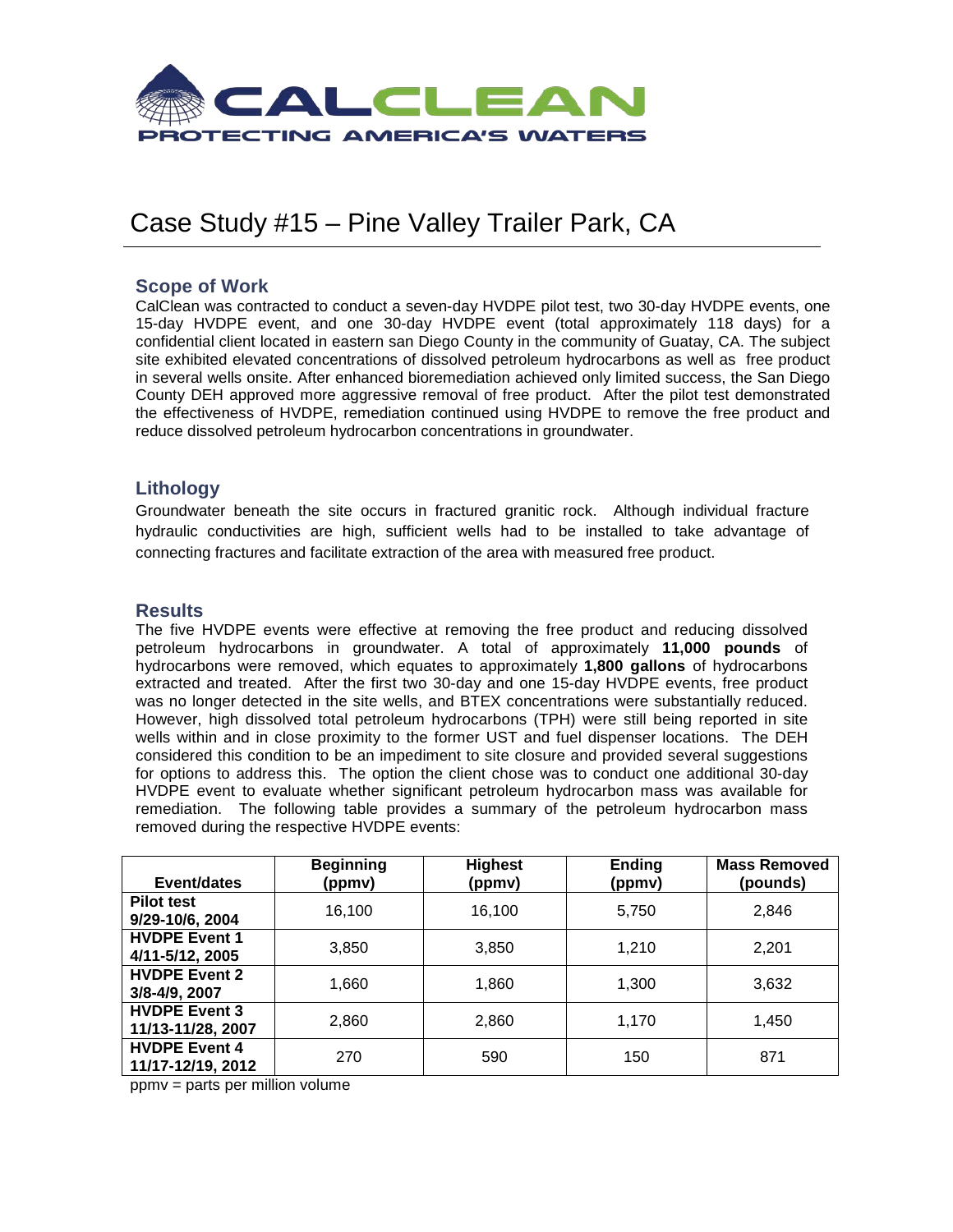

With only approximately 871 pounds of petroleum hydrocarbon removed during the last 30-day event, it was demonstrated that the mass of hydrocarbons had been removed to the extent practicable and the case entered the closure process.

- Mobile High Vacuum Dual Phase Extraction (25 hp LRP)
- Groundwater Treatment Trailer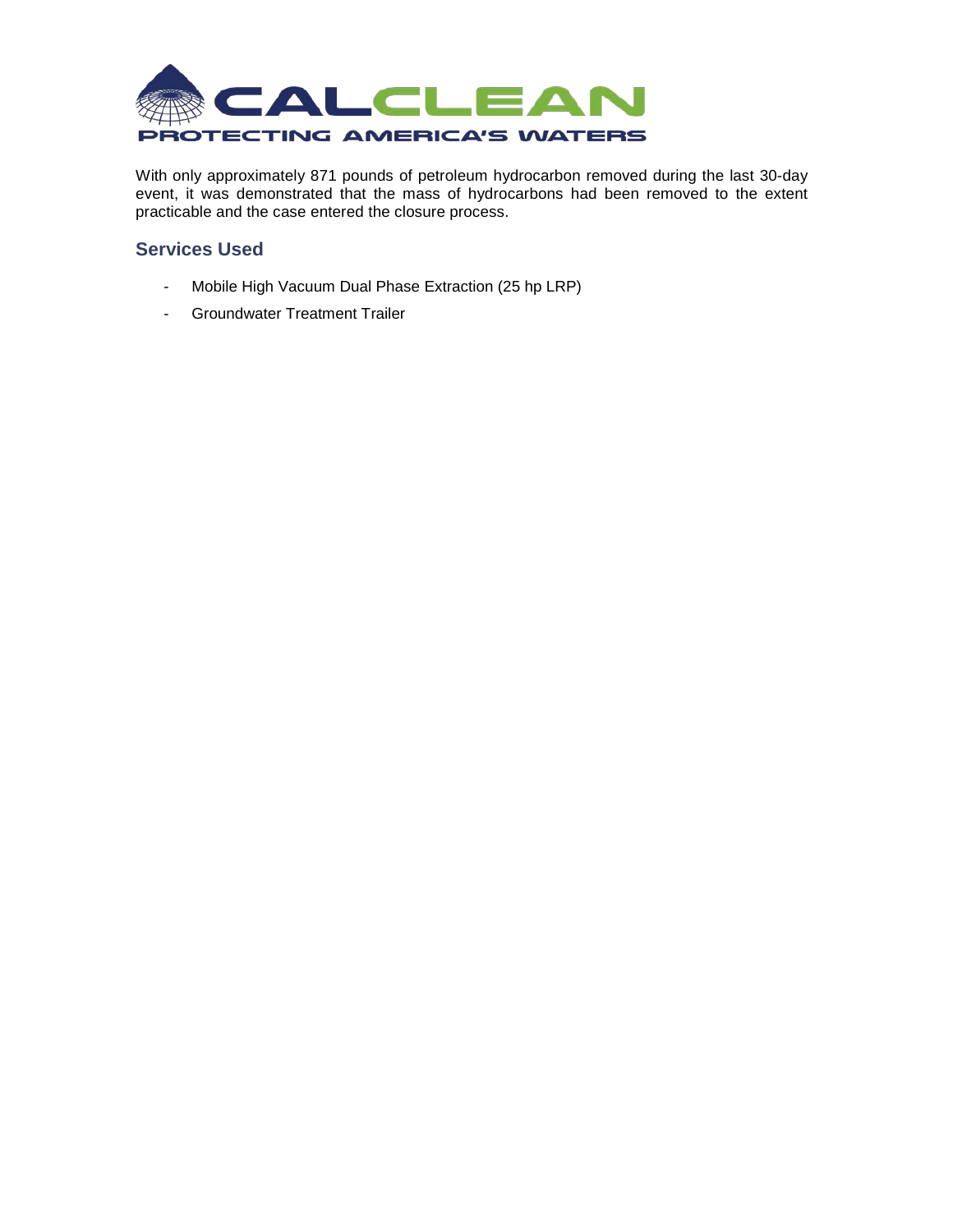

## Case Study #16 – Longview, WA

## **Scope of Work**

CalClean was contracted for 5 months to utilize their mobile high vacuum dual phase extraction to aid in the recovery of free product for a confidential client within Southwest Washington. The subject property exhibited free diesel product in the subsurface soil and groundwater throughout the entire site. Greater than two feet of diesel product was observed in several wells located on the down gradient edge of the subject property. To enhance product recovery 64,000 gallons of a surfactant, salt and water mixture was introduced to the subsurface in an attempt to further wash the soils of NAPL.

## **Lithology**

The site is underlain by alluvial materials consisting of silt with inter-bedded fine sand to 6 feet below ground surface (bgs) and medium to fine sand with minimal silt to 20 feet bgs. Groundwater is present at a depth of approximately 9 feet bgs.

## **Results**

Following the 5 months of continuous operation of the high vacuum dual phase extraction system a total of 578,400 gallons of groundwater was extracted and treated utilizing CalClean's groundwater treatment trailer. From this 39,596 gallons of either free product or a diesel/water mixture was recovered disposed of off-site. The remaining 538,804 gallons were re-injected into various recovery wells throughout the subject property. The ease and mobility of the CalClean system made it possible to create mini mounds and depressions in the groundwater throughout the property which aided in product recovery. Concentrations of diesel in the recovery wells prior to extraction were as high as 370,000 ppb. Concentrations of diesel post carbon treatment were all non-detect.

- Mobile High Vacuum Dual Phase Extraction (25 hp LRP)
- Groundwater Treatment Trailer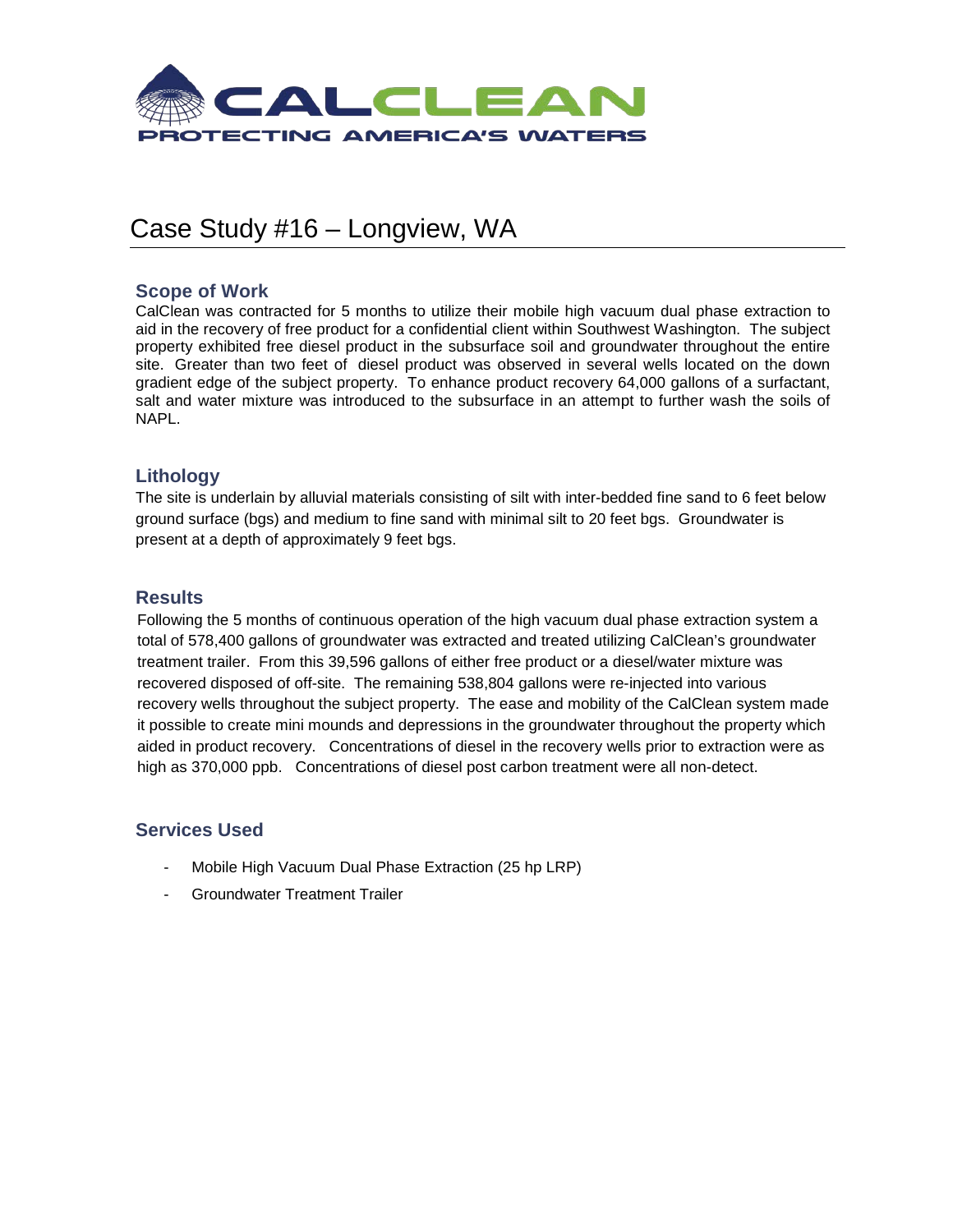

## Case Study #17 – Santa Clarita, CA (Chlorinated Project)

### **Scope of Work**

CalClean was contracted to install and operate a High Vacuum Dual Phase Extraction (HVDPE) for a confidential client located in Santa Clarita, CA. The subject site was developed as an active dry cleaner facility and subsurface soil were found to contain elevated concentrations of tetrachloroethylene (PCE), a common dry cleaning agent. A soil gas sample collected from 5 and 10 feet below grade contained PCE at a concentration of 43,100  $\mu$ g/L and significantly exceeded the California Human Health Screening Level (CHHSL) of 0.6 µg/L for commercial property. The highest PCE groundwater concentrations were around 21,000 ug/L.

Soil and groundwater remediation using HVDPE was completed from 2012 to 2013 to reduce concentrations of PCE in the shallow soils and in groundwater to levels acceptable for closure by the Los Angeles RWQCB. Extracted groundwater was treated to the Los Angeles County Sewer Discharge Permit requirements and discharged to the onsite sewer system.

## **Lithology**

The upper 5 to 15 feet of sediment beneath the Site consists of a mixture of silty clay and sandy clay. Underlying the upper clay layer are native alluvial materials composed of silty-sandy containing fine to medium sands interspersed with granule gravel layers to 80 ft bgs. The depth to groundwater was around 42 ft. bgs.

### **Results**

Over the approximate 9 month period, 92.34 pounds of PCE were removed during 271 days of extraction. An HVDPE rebound test was conducted for a period of 5 days in 2013. Total influent PCE concentrations decreased over the period to a final influent concentration of 0.92 µg/L. An average rate of 3 gpm of groundwater was extracted during the project and groundwater PCE concentrations were reduced to below 5 ug/L.

Based upon the verification soil vapor sample results, the concentration of PCE is subsurface soil was significantly reduced. The consultant completed an analysis of the human health risk associated with vapor intrusion to indoor air. Based upon the model analysis, residual concentrations of PCE in the subsurface soils do not represent a human health risk greater than generally accepted standards for a commercial property.

- Trailer-Mounted Mobile 20-hp High Vacuum Dual Phase Extraction (300 CFM Liquid-Ring Blower) and Activated Carbon Treatment System (three 1,000 lbs. carbon vessels).
- Trailer-Mounted Mobile Water Treatment System (two 500-pound granular activated carbon vessels in series)